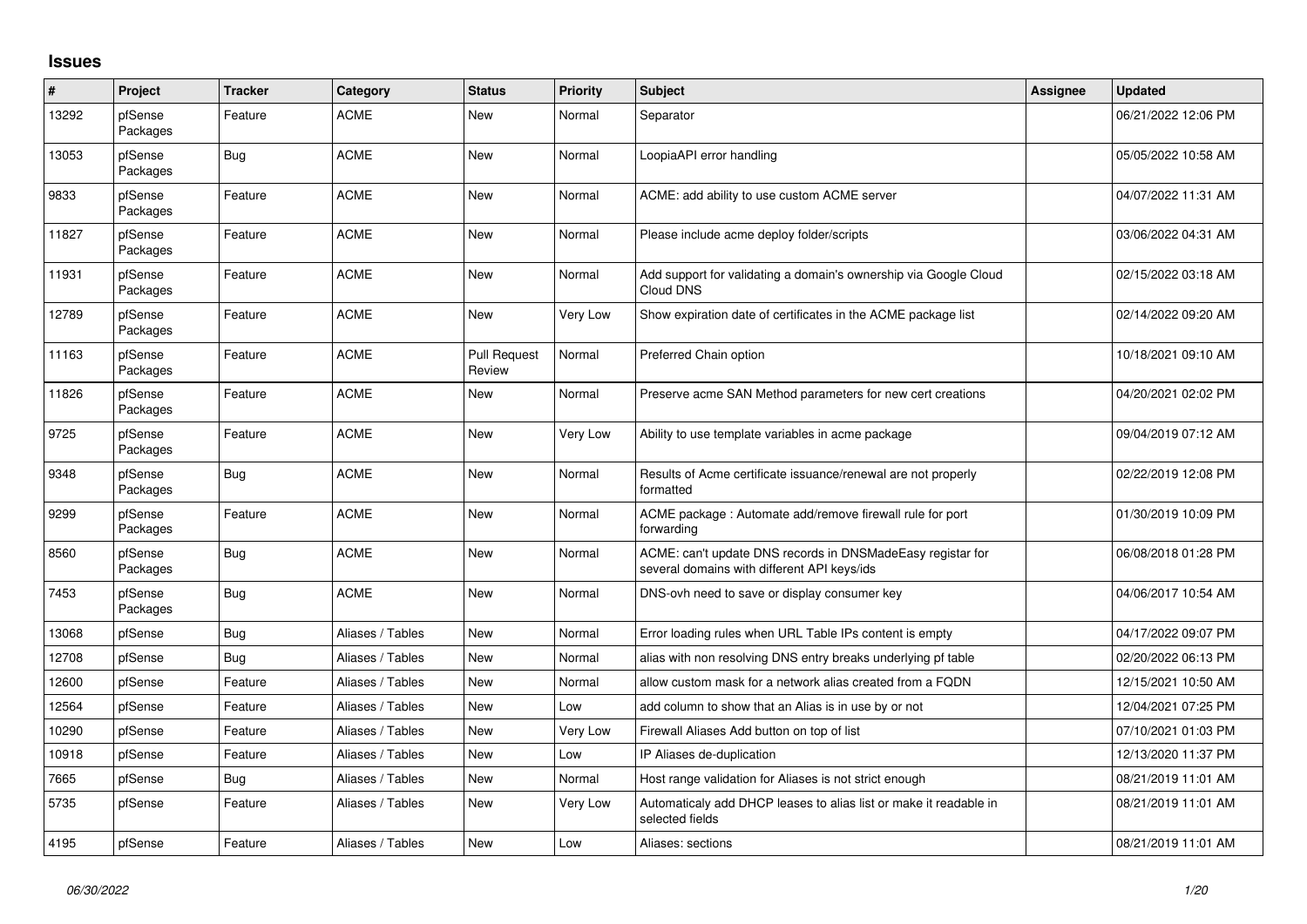| $\vert$ # | Project             | <b>Tracker</b> | Category         | <b>Status</b> | <b>Priority</b> | <b>Subject</b>                                                                                                | Assignee | <b>Updated</b>      |
|-----------|---------------------|----------------|------------------|---------------|-----------------|---------------------------------------------------------------------------------------------------------------|----------|---------------------|
| 3387      | pfSense             | Feature        | Aliases / Tables | New           | Normal          | process alias urltable Frequency                                                                              |          | 08/21/2019 11:01 AM |
| 11898     | pfSense<br>Packages | Bug            | apcupsd          | New           | Normal          | PHP error from apcupsd dashboard widget                                                                       |          | 05/07/2021 09:12 AM |
| 11375     | pfSense<br>Packages | Bug            | apcupsd          | New           | Normal          | UPS Type <blank> for USB APC</blank>                                                                          |          | 02/26/2021 11:10 AM |
| 10845     | pfSense<br>Packages | <b>Bug</b>     | apcupsd          | <b>New</b>    | Normal          | apcupsd doesn't stop when not enabled                                                                         |          | 08/24/2020 10:16 AM |
| 8454      | pfSense<br>Packages | <b>Bug</b>     | arpwatch         | New           | <b>Very Low</b> | Arpwatch package break email notifications from other sources                                                 |          | 06/23/2022 07:49 PM |
| 12812     | pfSense<br>Packages | Feature        | arpwatch         | New           | Normal          | Would it be helpful if the FreeBSD net-mgmt/arpwatch port had an<br>option to use mail/dma for mail delivery? |          | 02/16/2022 06:09 PM |
| 12546     | pfSense Plus        | Feature        | Authentication   | New           | Normal          | Add 2FA Support to pfSense Plus Local Database Authentication                                                 |          | 06/25/2022 05:30 PM |
| 10352     | pfSense             | <b>Bug</b>     | Authentication   | New           | Very Low        | RADIUS authentication fails with MSCHAPv1 or MSCHAPv2 when<br>passwords contain international characters      |          | 06/20/2022 04:04 PM |
| 13260     | pfSense             | Feature        | Authentication   | New           | Normal          | Add support for OpenVPN static-challenge                                                                      |          | 06/09/2022 02:04 PM |
| 12095     | pfSense             | <b>Bug</b>     | Authentication   | <b>New</b>    | Normal          | Memory leak in pcscd                                                                                          |          | 06/01/2022 01:01 PM |
| 9165      | pfSense             | Feature        | Authentication   | <b>New</b>    | Normal          | only IPs can be added to sshguard whitelist                                                                   |          | 04/21/2022 12:39 PM |
| 12726     | pfSense             | <b>Bug</b>     | Authentication   | <b>New</b>    | Normal          | LDAP select container button auto populate                                                                    |          | 01/25/2022 01:48 PM |
| 10843     | pfSense             | Feature        | Authentication   | New           | Normal          | Allow user manager settings to specify multiple authentication<br>servers                                     |          | 01/13/2022 07:22 AM |
| 4242      | pfSense             | Feature        | Authentication   | <b>New</b>    | Normal          | Two Factor or OTP Authentication for Admin Interface                                                          |          | 01/04/2022 12:07 PM |
| 12091     | pfSense             | Feature        | Authentication   | New           | Normal          | RFE: Add support for sssd authentication                                                                      |          | 12/10/2021 04:55 PM |
| 12519     | pfSense             | Bug            | Authentication   | New           | Normal          | Fail authentication using special character in password via the LDAP<br>connector                             |          | 11/12/2021 07:39 AM |
| 12458     | pfSense             | Feature        | Authentication   | <b>New</b>    | Normal          | Use "unixHomeDirectory" instead of "homeDirectory" when LDAP<br>authentication server is Active Directory     |          | 10/15/2021 08:18 AM |
| 12283     | pfSense             | <b>Bug</b>     | Authentication   | New           | Normal          | LDAP/RADIUS authentication servers configuration does not allow<br>source IP address to be specified          |          | 08/20/2021 01:15 AM |
| 11920     | pfSense Plus        | Feature        | Authentication   | New           | Normal          | SAML Authentication for pfSense (VPN and webConfigurator)                                                     |          | 05/14/2021 12:56 AM |
| 10765     | pfSense             | Bug            | Authentication   | New           | Normal          | Ampersands in Idap extended query are escaped twice                                                           |          | 09/02/2020 07:55 AM |
| 8087      | pfSense             | Bug            | Authentication   | New           | Normal          | Provide Calling-Station-ID to RADIUS backed VPN connections                                                   |          | 06/06/2020 05:36 AM |
| 8775      | pfSense             | Feature        | Authentication   | New           | Very Low        | Use SRV record for LDAP Authentication                                                                        |          | 05/06/2020 07:49 AM |
| 9937      | pfSense             | Feature        | Authentication   | New           | Normal          | OpenVPN Login User Privilege                                                                                  |          | 11/29/2019 08:46 AM |
| 5825      | pfSense             | Feature        | Authentication   | New           | Normal          | Allow EAP-RADIUS for authentication servers                                                                   |          | 08/21/2019 10:32 AM |
| 4098      | pfSense             | Feature        | Authentication   | New           | Normal          | Add option to force a password change on login                                                                |          | 08/21/2019 10:31 AM |
| 8694      | pfSense             | Feature        | Authentication   | New           | Very Low        | Client CA Auth for PFSense WebGui                                                                             |          | 08/21/2019 09:25 AM |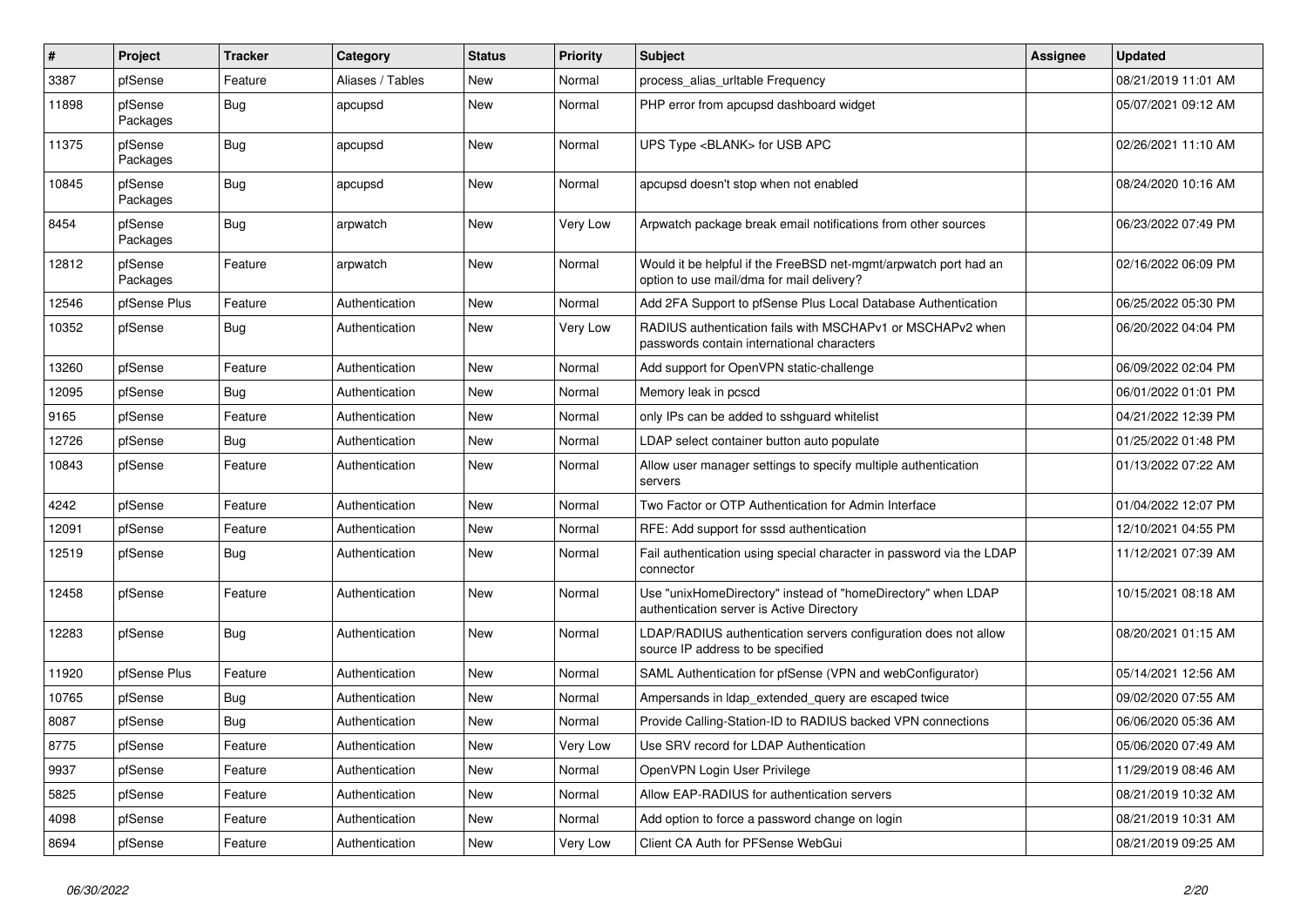| #     | Project             | <b>Tracker</b> | Category         | <b>Status</b> | <b>Priority</b> | Subject                                                                                                                             | Assignee | <b>Updated</b>      |
|-------|---------------------|----------------|------------------|---------------|-----------------|-------------------------------------------------------------------------------------------------------------------------------------|----------|---------------------|
| 9288  | pfSense             | Feature        | Authentication   | New           | Normal          | SSHGuard add pfSense signature in standard                                                                                          |          | 08/14/2019 01:19 PM |
| 9222  | pfSense             | Feature        | Authentication   | New           | Normal          | Add sshguard log when release an IP                                                                                                 |          | 08/14/2019 01:00 PM |
| 5652  | pfSense             | Bug            | Authentication   | New           | Normal          | Radius IETF Class Group Assignment - Incorrect Standard                                                                             |          | 08/13/2019 01:39 PM |
| 11266 | pfSense<br>Packages | Feature        | AutoConfigBackup | New           | Very Low        | Give an option to list restore point in "reverse" order/latest at the top.                                                          |          | 01/19/2021 06:58 PM |
| 12329 | pfSense<br>Packages | Feature        | Avahi            | New           | Normal          | Add optional floating firewall rules for IPv4 and IPv6                                                                              |          | 02/09/2022 04:43 PM |
| 12767 | pfSense<br>Packages | <b>Bug</b>     | Avahi            | New           | Normal          | Package radavahi-daemon does does not exist in current pfSense<br>version and it has been removed" message on pfSense 2.7 restore   |          | 02/07/2022 11:28 AM |
| 13039 | pfSense<br>Packages | Feature        | AWS VPC          | New           | Normal          | Handle transit gateway VPNs in the AWS VPN wizard                                                                                   |          | 04/11/2022 07:31 AM |
| 9497  | pfSense<br>Packages | <b>Bug</b>     | AWS VPC          | New           | Normal          | AWS VPN Wizard: WebGUI times out.                                                                                                   |          | 11/13/2019 10:07 AM |
| 9495  | pfSense<br>Packages | <b>Bug</b>     | AWS VPC          | New           | Normal          | AWS VPC VPN wizard produces incorrect config (SHA256 should be<br>SHA1)                                                             |          | 08/19/2019 02:45 PM |
| 10900 | pfSense<br>Packages | <b>Bug</b>     | Backup           | Feedback      | Normal          | /packages/backup/backup.php?a=download&t=backup HTTP 504,<br>or Sends PHP Error Message as ASCII/Text file Named<br>pfsense.bak.tgz |          | 04/05/2022 01:51 AM |
| 13289 | pfSense             | <b>Bug</b>     | Backup / Restore | New           | Low             | Attempting to restore a 0 byte "config.xml" prints an error that the<br>file cannot be read                                         |          | 06/28/2022 12:01 PM |
| 12774 | pfSense             | <b>Bug</b>     | Backup / Restore | New           | Normal          | Picture widget image is not saved in backup                                                                                         |          | 04/04/2022 04:48 AM |
| 12553 | pfSense             | Feature        | Backup / Restore | New           | Normal          | Auto Config Backup: Allow selecting multiple backups for deletion                                                                   |          | 02/22/2022 04:27 AM |
| 1738  | pfSense             | <b>Bug</b>     | Backup / Restore | New           | Very Low        | Restore fails when username in backup is not matching                                                                               |          | 12/11/2021 07:51 PM |
| 12249 | pfSense             | <b>Bug</b>     | Backup / Restore | New           | Normal          | HAProxy causing failed ACB backups                                                                                                  |          | 11/15/2021 11:58 PM |
| 286   | pfSense             | Feature        | Backup / Restore | New           | Normal          | Backup/restore users individually                                                                                                   |          | 01/09/2021 03:48 PM |
| 11110 | pfSense             | <b>Bug</b>     | Backup / Restore | New           | Normal          | Backup file should be checked before restoring a specific area                                                                      |          | 12/05/2020 02:50 PM |
| 9775  | pfSense             | Feature        | Backup / Restore | New           | Normal          | AutoConfigBackup - Rolling per day/hour cap on changes, retention<br>policy                                                         |          | 09/20/2019 09:19 AM |
| 7757  | pfSense             | <b>Bug</b>     | Backup / Restore | New           | Normal          | Auto Config Backup fails to upload unless Default Gateway is up                                                                     |          | 08/16/2019 12:47 PM |
| 4681  | pfSense             | Feature        | Backup / Restore | New           | Normal          | AutoConfigBackup make a way to easily download a saved backup                                                                       |          | 08/16/2019 12:46 PM |
| 8076  | pfSense             | <b>Bug</b>     | Backup / Restore | New           | Normal          | User can easily apply an unusable interface configuration after<br>restore                                                          |          | 08/14/2019 10:52 AM |
| 7688  | pfSense             | Feature        | Backup / Restore | New           | Low             | AutoConfigBackup - Info Icon - username only                                                                                        |          | 10/22/2017 10:46 AM |
| 3697  | pfSense             | Feature        | Backup / Restore | New           | Normal          | New backup/restore area: Certificates                                                                                               |          | 03/11/2017 11:30 AM |
| 6608  | pfSense             | Feature        | Backup / Restore | New           | Low             | backup and restore dhcp                                                                                                             |          | 07/13/2016 04:09 PM |
| 3696  | pfSense             | Feature        | Backup / Restore | New           | Normal          | Multiple items backup/restore                                                                                                       |          | 06/06/2014 02:33 PM |
| 1367  | pfSense             | Feature        | Backup / Restore | New           | Normal          | Input validation on partial config restores                                                                                         |          | 03/21/2011 01:16 AM |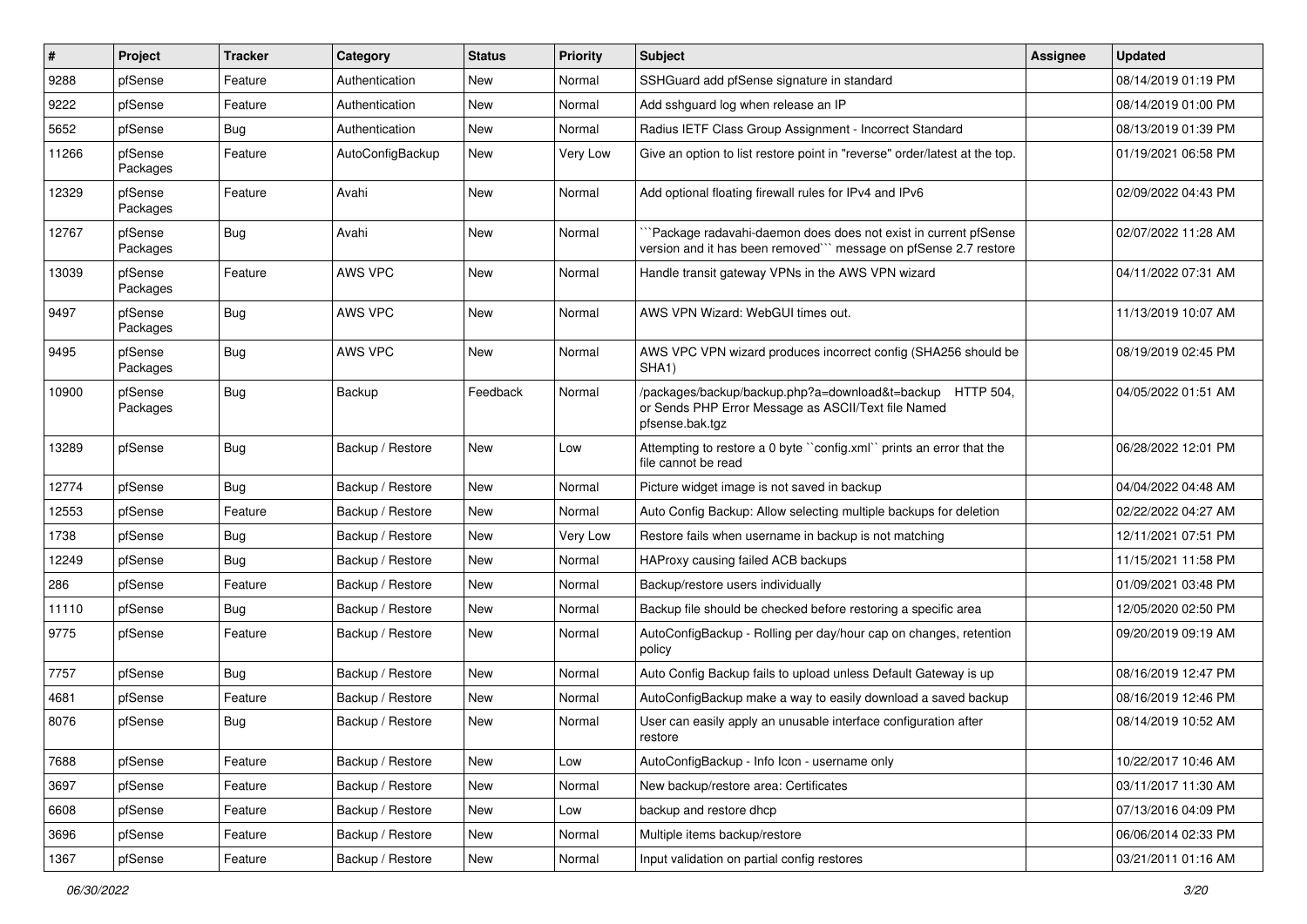| $\sharp$ | Project             | <b>Tracker</b> | Category              | <b>Status</b> | <b>Priority</b> | Subject                                                                                         | Assignee | <b>Updated</b>      |
|----------|---------------------|----------------|-----------------------|---------------|-----------------|-------------------------------------------------------------------------------------------------|----------|---------------------|
| 10445    | pfSense<br>Packages | <b>Bug</b>     | <b>BIND</b>           | Feedback      | Normal          | BIND crashed when added RPZ. rpz is not a master or slave zone.                                 |          | 04/21/2022 12:40 PM |
| 10330    | pfSense<br>Packages | Bug            | <b>BIND</b>           | Feedback      | Normal          | BIND zone configuration displays wrong DS resource record with<br>inline DNSSEC signing enabled |          | 04/21/2022 12:40 PM |
| 9916     | pfSense<br>Packages | Feature        | <b>BIND</b>           | Feedback      | Normal          | Check allow-transfer in custom option when the zone is slave                                    |          | 04/21/2022 12:40 PM |
| 10693    | pfSense<br>Packages | <b>Bug</b>     | <b>BIND</b>           | New           | Normal          | pfSense Bind Zone Editor UI does not update zone serial number<br>when a change is made         |          | 09/01/2021 12:51 AM |
| 11634    | pfSense<br>Packages | Regression     | <b>BIND</b>           | New           | Normal          | bind hangs when pfsense is reconnecting as an openvpn client to a<br>TUN openvpn server         |          | 03/14/2021 07:23 AM |
| 11563    | pfSense<br>Packages | <b>Bug</b>     | <b>BIND</b>           | New           | High            | BIND GUI writes TXT records > 255 characters                                                    |          | 02/27/2021 07:11 AM |
| 11074    | pfSense<br>Packages | Bug            | <b>BIND</b>           | <b>New</b>    | Low             | bind Zone Settings Zones, Save button opens "Confirmation required<br>to save changes"          |          | 11/16/2020 11:08 AM |
| 10760    | pfSense<br>Packages | <b>Bug</b>     | <b>BIND</b>           | <b>New</b>    | High            | pfSense BIND 9.14.12 server terminates due to assertion failure                                 |          | 07/11/2020 04:53 PM |
| 8146     | pfSense<br>Packages | Feature        | <b>BIND</b>           | New           | Normal          | Zone Domain Records more powerfull for BIND Zones                                               |          | 08/13/2019 09:39 AM |
| 8197     | pfSense<br>Packages | <b>Bug</b>     | <b>BIND</b>           | New           | Normal          | BIND UI fails to properly update zone with inline DNSSEC signing<br>enabled                     |          | 02/18/2019 05:23 PM |
| 8199     | pfSense<br>Packages | Feature        | <b>BIND</b>           | New           | Normal          | Support reordering and/or sort alphabetically across BIND package                               |          | 12/12/2017 02:05 AM |
| 4472     | pfSense             | Feature        | Build / Release       | New           | Normal          | Cryptographically sign every (sub-)release                                                      |          | 08/13/2019 12:53 PM |
| 13290    | pfSense             | Regression     | <b>Captive Portal</b> | Feedback      | Normal          | Error "dummynet: bad switch 21!" with Captive Portals and Limiters<br>active                    |          | 06/30/2022 08:06 AM |
| 13220    | pfSense             | Feature        | <b>Captive Portal</b> | New           | Very Low        | Voucher per-roll bandwidth restrictions and traffic quotas                                      |          | 05/26/2022 08:16 AM |
| 13219    | pfSense             | Feature        | <b>Captive Portal</b> | New           | Very Low        | Enable/Disable single voucher roll                                                              |          | 05/26/2022 08:14 AM |
| 12730    | pfSense             | <b>Bug</b>     | <b>Captive Portal</b> | New           | Normal          | RADIUS accounting does not work if WAN is down                                                  |          | 01/26/2022 05:13 AM |
| 12648    | pfSense             | Bug            | <b>Captive Portal</b> | New           | Normal          | Undocumented variables 'listenporthttp' and 'listenporthttps'                                   |          | 12/28/2021 10:44 AM |
| 12357    | pfSense             | <b>Bug</b>     | <b>Captive Portal</b> | New           | Normal          | Captive Portal popup Logout button loads full login page in popup<br>when clicked               |          | 10/27/2021 12:10 PM |
| 12467    | pfSense             | Bug            | Captive Portal        | <b>New</b>    | Normal          | CP error on client disconnect after reboot                                                      |          | 10/17/2021 05:35 AM |
| 11379    | pfSense             | Feature        | <b>Captive Portal</b> | New           | Normal          | <b>Template Roll Printer</b>                                                                    |          | 02/07/2021 05:26 AM |
| 11189    | pfSense             | Feature        | <b>Captive Portal</b> | New           | Normal          | Captive Portal - Tarpit option                                                                  |          | 12/23/2020 06:44 PM |
| 9627     | pfSense             | Feature        | Captive Portal        | New           | Normal          | Captive Portal only shows authenticated users                                                   |          | 08/14/2019 02:48 PM |
| 385      | pfSense             | Feature        | Captive Portal        | New           | Normal          | Reverse captive portal                                                                          |          | 08/13/2019 12:23 PM |
| 7553     | pfSense             | Bug            | Captive Portal        | Confirmed     | Very Low        | Captive portal on a parent interface blocks traffic on VLAN interfaces<br>too                   |          | 08/19/2018 03:15 PM |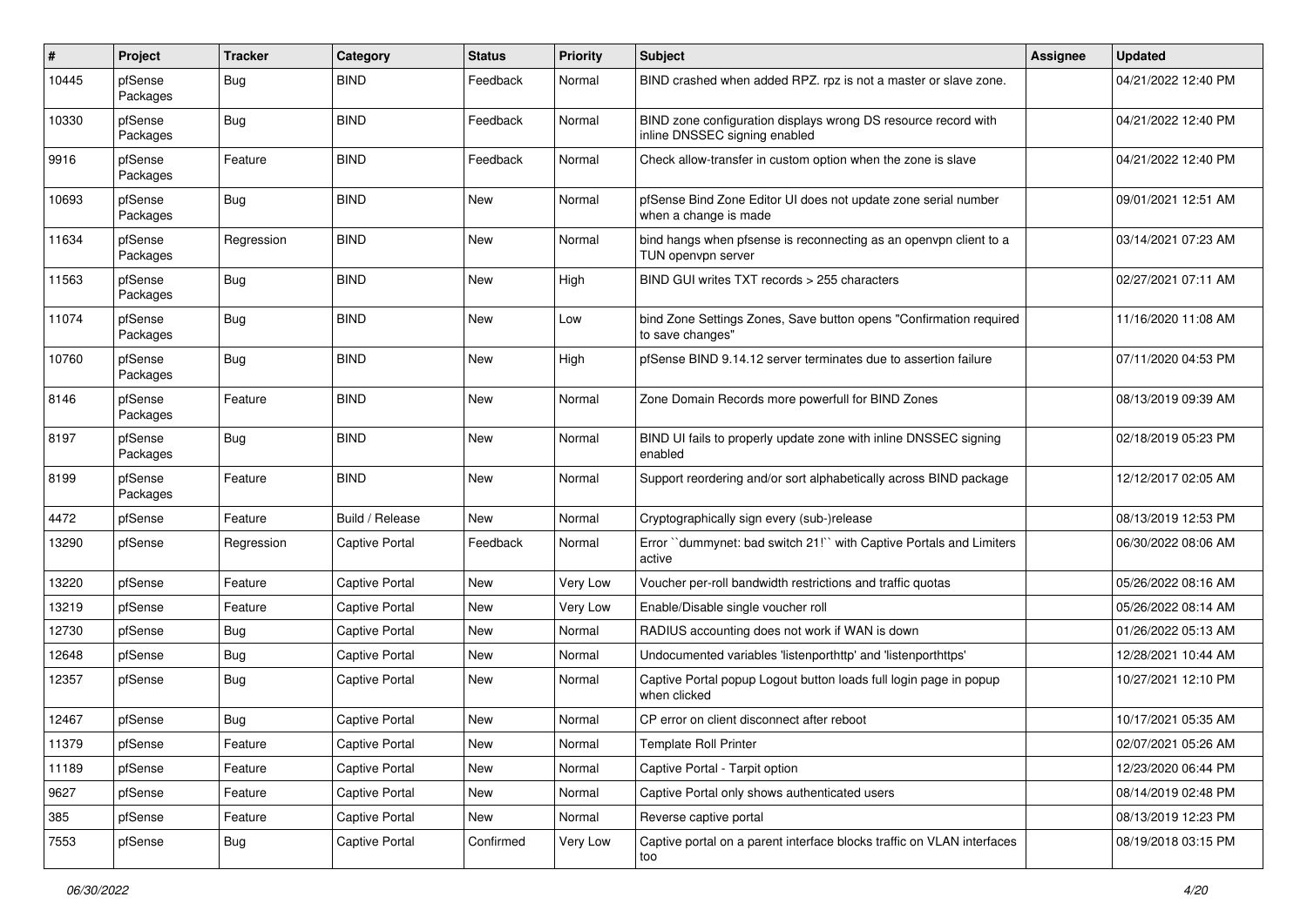| $\vert$ # | Project             | <b>Tracker</b> | Category              | <b>Status</b>                 | <b>Priority</b> | Subject                                                                                                 | Assignee | <b>Updated</b>      |
|-----------|---------------------|----------------|-----------------------|-------------------------------|-----------------|---------------------------------------------------------------------------------------------------------|----------|---------------------|
| 1924      | pfSense             | Feature        | Captive Portal        | New                           | Normal          | Ability of CP's allowed IP addresses to use aliases                                                     |          | 07/26/2018 04:28 AM |
| 7971      | pfSense             | Feature        | <b>Captive Portal</b> | New                           | Normal          | Allow import, export and synchronization of MACs under Captive<br>Portal service                        |          | 10/19/2017 04:56 AM |
| 2963      | pfSense             | Feature        | <b>Captive Portal</b> | New                           | Normal          | Captive Portal MAC authentication request                                                               |          | 08/22/2017 09:09 PM |
| 6956      | pfSense             | Feature        | Captive Portal        | New                           | Normal          | Allow more control over concurrent logins                                                               |          | 11/23/2016 12:01 PM |
| 2573      | pfSense             | Feature        | <b>Captive Portal</b> | New                           | Normal          | Captive Portal support of RADIUS POD (Packet of Disconnect)                                             |          | 10/17/2016 03:14 AM |
| 2025      | pfSense             | Feature        | <b>Captive Portal</b> | New                           | Normal          | Captive Portal: Easy accessible Logout page instead of Logout<br>pop-up window                          |          | 02/06/2016 04:59 AM |
| 5658      | pfSense             | <b>Bug</b>     | <b>Captive Portal</b> | Confirmed                     | Low             | Files with the same name cannot be uploaded to multiple captive<br>portal zones                         |          | 12/18/2015 07:19 PM |
| 4724      | pfSense             | Feature        | <b>Captive Portal</b> | New                           | Low             | Captive Portal Status Add Client Hostname                                                               |          | 05/22/2015 08:38 AM |
| 3053      | pfSense             | Feature        | Captive Portal        | New                           | Normal          | Automatically add DHCP static addresses to CP passthru-mac                                              |          | 06/21/2013 11:54 AM |
| 2545      | pfSense             | Feature        | Captive Portal        | New                           | Low             | CaptivePortal: Custom "Re-authenticate every x minutes"                                                 |          | 07/08/2012 05:21 PM |
| 13110     | pfSense             | Bug            | CARP                  | New                           | Very Low        | changing CARP VIP address does not update outbound NAT<br>interface IP                                  |          | 05/03/2022 02:52 PM |
| 5849      | pfSense             | <b>Bug</b>     | CARP                  | New                           | Normal          | Routing fail on CARP IPsec                                                                              |          | 12/18/2021 04:41 PM |
| 2218      | pfSense             | Feature        | CARP                  | New                           | Normal          | Ability to delay CARP master status at boot time                                                        |          | 03/03/2021 11:57 AM |
| 8567      | pfSense             | <b>Bug</b>     | CARP                  | New                           | Normal          | Using IPv6 VIP alias for services may affect CARP IPv6 VIP work                                         |          | 06/12/2018 01:26 PM |
| 8566      | pfSense             | Bug            | CARP                  | New                           | Normal          | Wrong IPv6 source in NS request in case using of IPv6 alias                                             |          | 06/12/2018 01:26 PM |
| 7648      | pfSense             | <b>Bug</b>     | CARP                  | New                           | Very Low        | SPAN ports on an interface renders CARP HA inoperative                                                  |          | 06/14/2017 09:19 PM |
| 4845      | pfSense             | <b>Bug</b>     | CARP                  | Confirmed                     | High            | CARP preemption doesn't switch to backup where connectivity<br>between systems is lost but not NIC link |          | 07/28/2015 07:55 AM |
| 2099      | pfSense             | Todo           | CARP                  | New                           | Normal          | Remove "queue" from CARP traffic                                                                        |          | 01/19/2012 10:59 AM |
| 13063     | pfSense<br>Packages | Feature        | Cellular              | <b>Pull Request</b><br>Review | Normal          | Cellular package shall support more modems and NMEA port                                                |          | 05/06/2022 02:38 PM |
| 10796     | pfSense<br>Packages | Feature        | Cellular              | Feedback                      | Normal          | Huawei ME909u-521 support                                                                               |          | 04/21/2022 12:40 PM |
| 12737     | pfSense             | <b>Bug</b>     | Certificates          | New                           | Normal          | CApath is not defined by default in curl                                                                |          | 06/28/2022 12:01 PM |
| 13305     | pfSense             | Feature        | Certificates          | New                           | Normal          | Certificate Revocation page should show expiration date                                                 |          | 06/27/2022 10:26 AM |
| 12894     | pfSense Plus        | <b>Bug</b>     | Certificates          | New                           | Low             | duplicating freshly created certificates through refreshing                                             |          | 03/03/2022 02:35 PM |
| 11203     | pfSense             | <b>Bug</b>     | Certificates          | New                           | Normal          | certificate manager very slow                                                                           |          | 12/31/2020 11:57 AM |
| 1257      | pfSense             | Feature        | Certificates          | <b>Pull Request</b><br>Review | Normal          | Handle encypted CA/Certificate private keys                                                             |          | 10/12/2020 07:12 AM |
| 10258     | pfSense             | Feature        | Certificates          | New                           | Very Low        | allow to sign CA                                                                                        |          | 02/20/2020 04:20 AM |
| 1268      | pfSense             | Feature        | Certificates          | New                           | Normal          | Allow mass renewing of certs                                                                            |          | 11/01/2019 03:17 PM |
| 7289      | pfSense             | Bug            | Certificates          | New                           | Low             | Generating 4096bit Certificate                                                                          |          | 08/14/2019 09:56 AM |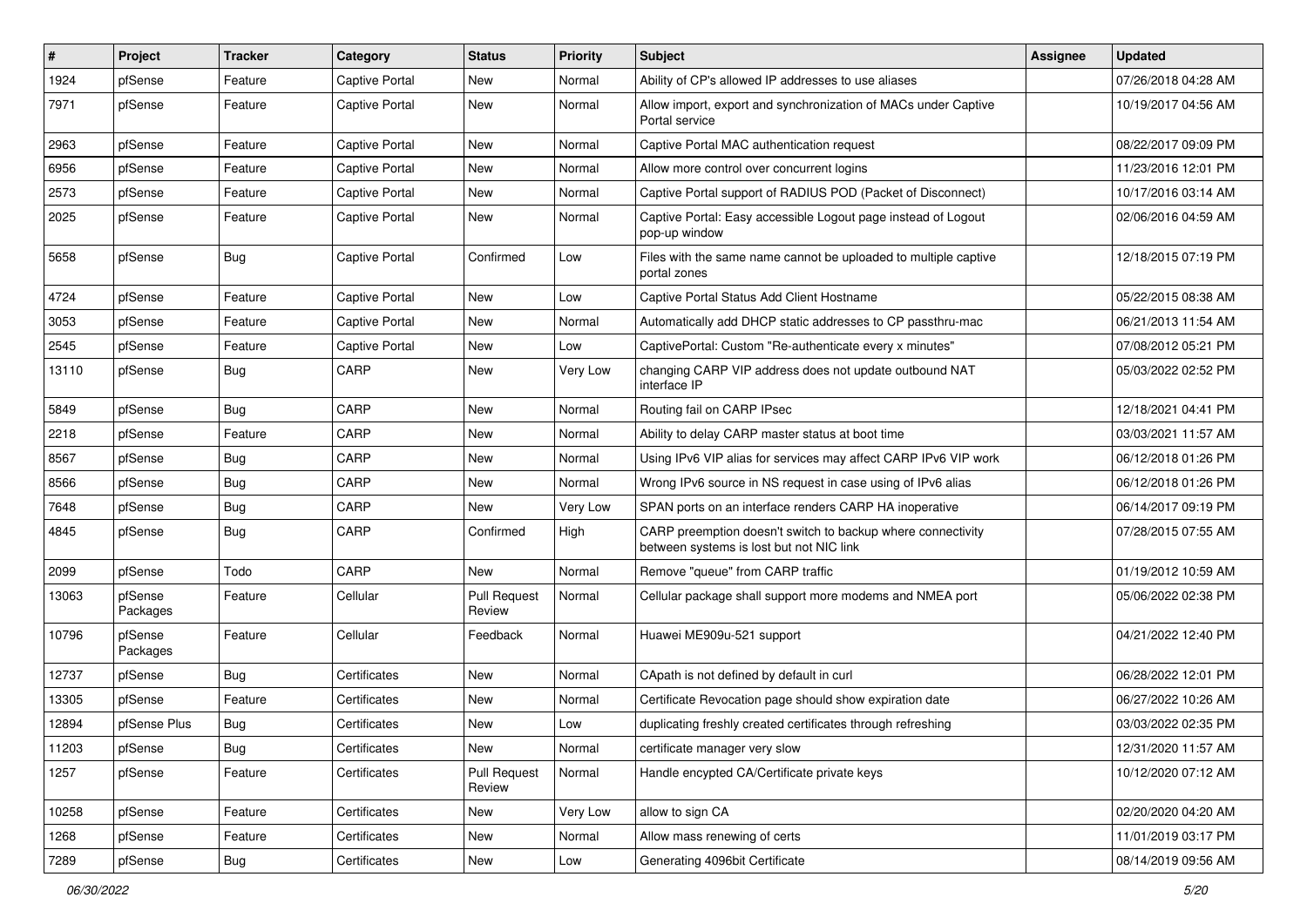| #     | Project             | Tracker    | Category                 | <b>Status</b>                 | <b>Priority</b> | Subject                                                                                                               | Assignee | <b>Updated</b>      |
|-------|---------------------|------------|--------------------------|-------------------------------|-----------------|-----------------------------------------------------------------------------------------------------------------------|----------|---------------------|
| 2276  | pfSense             | Feature    | Certificates             | New                           | Normal          | Remote CRL fetch support                                                                                              |          | 02/06/2016 04:14 AM |
| 13291 | pfSense Docs        | Todo       | Configuration            | <b>New</b>                    | Low             | Notification documentation                                                                                            |          | 06/21/2022 10:22 AM |
| 12402 | pfSense Docs        | Todo       | Configuration            | New                           | Normal          | Feedback on Configuration - Advanced Configuration Options -<br>Notifications                                         |          | 09/24/2021 12:46 AM |
| 12098 | pfSense Docs        | Correction | Configuration            | New                           | Normal          | Feedback on pfSense Configuration Recipes - Accessing a<br>CPE/Modem from Inside the Firewall                         |          | 07/02/2021 02:30 AM |
| 13288 | pfSense             | Bug        | Configuration<br>Backend | New                           | Normal          | Encode FreeRADIUS Custom Options                                                                                      |          | 06/20/2022 10:36 AM |
| 13287 | pfSense             | Feature    | Configuration<br>Backend | New                           | Normal          | Encode OpenVPN Custom Options                                                                                         |          | 06/20/2022 10:33 AM |
| 12483 | pfSense             | Bug        | Configuration<br>Backend | New                           | Normal          | GUI creates inconsistent config.xml                                                                                   |          | 10/23/2021 06:48 AM |
| 3895  | pfSense             | Feature    | Configuration<br>Backend | New                           | Normal          | Timeout for "Apply change"                                                                                            |          | 01/25/2021 08:07 AM |
| 10833 | pfSense             | Bug        | Configuration<br>Backend | New                           | Normal          | unbound exits on configuration error when link status flaps on LAN<br>interface                                       |          | 08/13/2020 11:53 PM |
| 6398  | pfSense             | Bug        | Configuration<br>Backend | New                           | Normal          | If config cannot be loaded due to corruption or bug, it isn't handled<br>gracefully (just stops)                      |          | 08/13/2019 01:23 PM |
| 5902  | pfSense             | Todo       | Configuration<br>Backend | New                           | Normal          | Use a common place for default values                                                                                 |          | 08/13/2019 12:53 PM |
| 13268 | pfSense             | Todo       | Console Menu             | Ready To Test   Normal        |                 | columns don't align nicely in console with medium-long interface<br>names                                             |          | 06/12/2022 10:32 PM |
| 13249 | pfSense             | Bug        | Console Menu             | New                           | Normal          | Running playback comands multiple times results in PHP error                                                          |          | 06/06/2022 07:02 AM |
| 6469  | pfSense             | Feature    | Console Menu             | <b>New</b>                    | Normal          | Improve help + self documentation in console PHP shell                                                                |          | 08/13/2019 01:23 PM |
| 7747  | pfSense             | Feature    | Console Menu             | New                           | Normal          | Minor UI Tweak: Make hitting enter on the console (esp via SSH)<br>should not log you out, but simply redraw the menu |          | 08/01/2017 04:03 PM |
| 11970 | pfSense<br>Packages | Bug        | Coreboot                 | New                           | Normal          | Netgate Firmware Upgrade Doesn't Work on XG-2758                                                                      |          | 04/21/2022 12:39 PM |
| 13074 | pfSense Plus        | Bug        | Cryptographic<br>Modules | New                           | Normal          | AES-GCM with SafeXcel on Netgate 2100 causes MBUF overload                                                            |          | 06/12/2022 11:14 AM |
| 12658 | pfSense<br>Packages | Feature    | darkstat                 | New                           | Normal          | Adding prometheus metrics to darkstat                                                                                 |          | 05/27/2022 09:44 PM |
| 13168 | pfSense             | Feature    | Dashboard                | New                           | Low             | Multiple Dashboard views for a single user                                                                            |          | 05/16/2022 07:53 AM |
| 13165 | pfSense             | Feature    | Dashboard                | <b>Pull Request</b><br>Review | Normal          | Feat: live update for Services dashboard widget                                                                       |          | 05/15/2022 01:48 AM |
| 10395 | pfSense             | Feature    | Dashboard                | New                           | Low             | Add Dashboard System Information support for more PC Engines<br>APU boards                                            |          | 02/17/2022 01:02 AM |
| 7113  | pfSense             | Bug        | Dashboard                | New                           | Normal          | Interface name in Traffic Graphs                                                                                      |          | 12/31/2021 05:40 PM |
| 11759 | pfSense             | <b>Bug</b> | Dashboard                | New                           | Normal          | Traffic graphs on dashboard double upload on pppoe links                                                              |          | 12/30/2021 04:00 AM |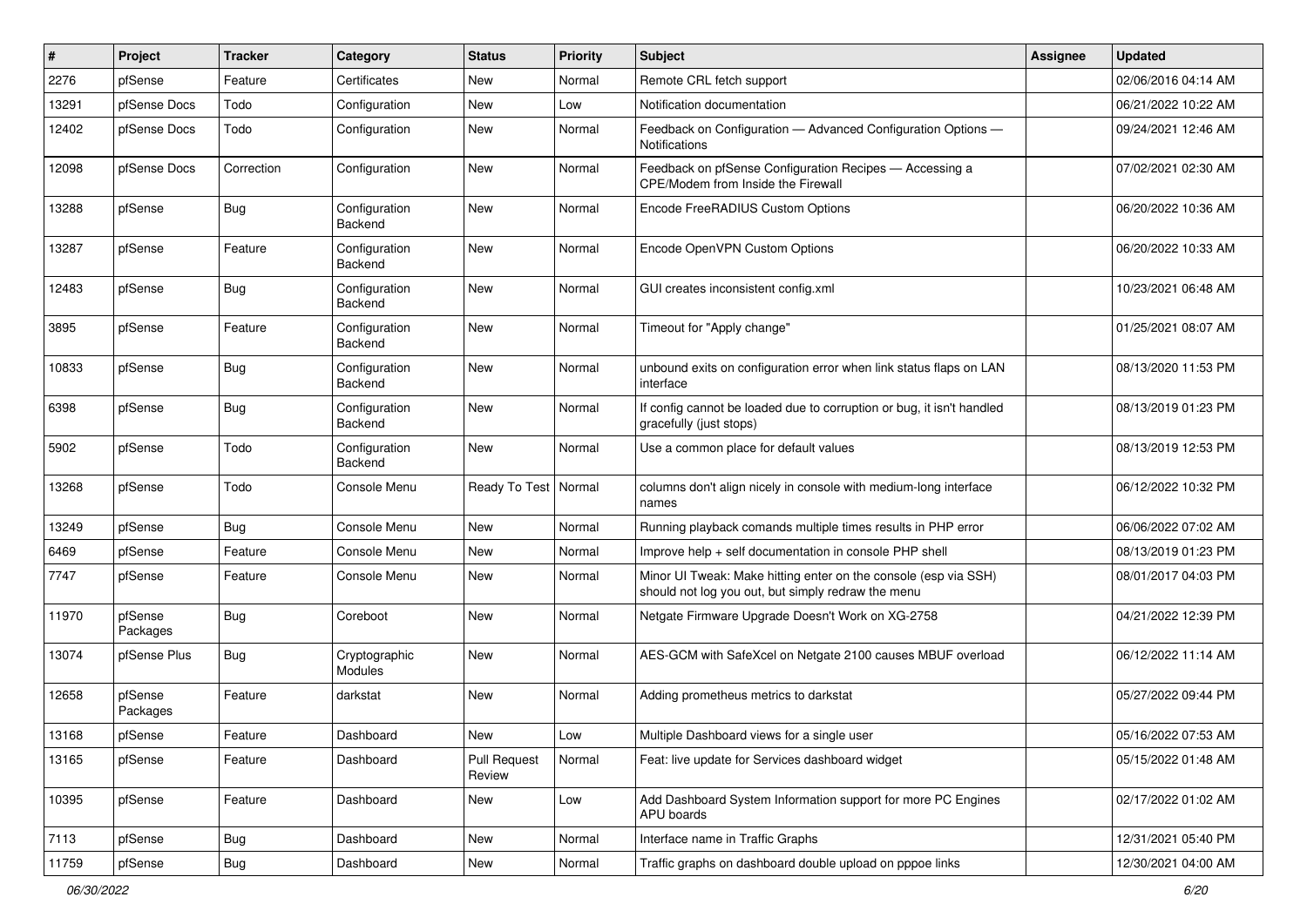| $\vert$ # | Project | <b>Tracker</b> | Category        | <b>Status</b>                 | <b>Priority</b> | Subject                                                                                                | <b>Assignee</b> | <b>Updated</b>      |
|-----------|---------|----------------|-----------------|-------------------------------|-----------------|--------------------------------------------------------------------------------------------------------|-----------------|---------------------|
| 10280     | pfSense | Feature        | Dashboard       | New                           | Low             | <b>DHCP Leases widget</b>                                                                              |                 | 11/07/2020 09:18 PM |
| 9353      | pfSense | Bug            | Dashboard       | New                           | Low             | PHPSession errors from limited access to dashboard and widgets                                         |                 | 10/06/2020 09:31 AM |
| 10401     | pfSense | Feature        | Dashboard       | New                           | Normal          | Request: ability to sort/separate stopped/running Service(s) on<br>Dashboard -> Services Status widget |                 | 03/31/2020 04:48 PM |
| 7788      | pfSense | Bug            | Dashboard       | New                           | Low             | Irregular updating of widgets like cpu/uptime on system widget.                                        |                 | 08/21/2019 09:03 AM |
| 7182      | pfSense | Feature        | Dashboard       | New                           | Normal          | Break up System Widget on the Dashboard                                                                |                 | 08/21/2019 08:59 AM |
| 5567      | pfSense | Feature        | Dashboard       | New                           | Low             | CARP status widget does not update in real time                                                        |                 | 08/20/2019 03:33 PM |
| 7974      | pfSense | Feature        | Dashboard       | New                           | Normal          | ZFS RAID Monitor Not available                                                                         |                 | 08/20/2019 01:34 PM |
| 8458      | pfSense | Feature        | Dashboard       | New                           | Low             | Allow reordering of interface widget                                                                   |                 | 08/14/2019 10:52 AM |
| 7857      | pfSense | Bug            | Dashboard       | New                           | Very Low        | Interfaces Widget U/I fails to wrap IPV6 addresses when the string is<br>too wide for the widget       |                 | 08/13/2019 09:15 AM |
| 9677      | pfSense | Bug            | Dashboard       | New                           | Normal          | Dashboard hangs when widget needs data from a remote host which<br>is down                             |                 | 08/13/2019 09:15 AM |
| 8157      | pfSense | Bug            | Dashboard       | New                           | Very Low        | Traffic Graph clutter from time to time                                                                |                 | 12/03/2017 06:40 AM |
| 7934      | pfSense | Feature        | Dashboard       | New                           | Very Low        | format support phone# for international use                                                            |                 | 10/12/2017 04:38 PM |
| 6390      | pfSense | Todo           | Dashboard       | New                           | Low             | Autoscale from Traffic Graph not correct size (big graphs)                                             |                 | 05/23/2016 01:38 PM |
| 4646      | pfSense | Feature        | Dashboard       | New                           | Normal          | Recover valuable vertical screen real estate in dashboard                                              |                 | 04/20/2015 07:46 PM |
| 3411      | pfSense | Bug            | Dashboard       | New                           | Low             | Interfaces and statistics dashboard widgets very slow with large<br>numbers of interfaces              |                 | 01/24/2014 02:09 AM |
| 2479      | pfSense | Feature        | Dashboard       | <b>New</b>                    | Normal          | Allow reordering of the traffic graphs on the dashboard                                                |                 | 06/08/2012 04:13 PM |
| 7244      | pfSense | Feature        | Developer Tools | New                           | Normal          | Publish pfsense as a Vagrant Basebox                                                                   |                 | 01/29/2019 04:09 AM |
| 1219      | pfSense | Feature        | Developer Tools | New                           | Low             | Ship DTRACE enabled kernels in the images                                                              |                 | 07/26/2017 03:14 AM |
| 13321     | pfSense | Bug            | DHCP (IPv4)     | <b>Pull Request</b><br>Review | Normal          | dhcpleases handles duplicate hostnames incorrectly                                                     |                 | 06/30/2022 07:06 AM |
| 13273     | pfSense | Bug            | DHCP (IPv4)     | New                           | Normal          | dhclient can use conflicting recorded leases                                                           |                 | 06/14/2022 11:07 AM |
| 13256     | pfSense | Feature        | DHCP (IPv4)     | New                           | Normal          | Better handling of duplicate IPs in static DHCP assignments                                            |                 | 06/11/2022 04:51 PM |
| 13263     | pfSense | Bug            | DHCP (IPv4)     | New                           | Low             | Deleting a static DHCP entry when the related IP is not in the arp<br>table spams the log              |                 | 06/10/2022 11:18 AM |
| 12959     | pfSense | Bug            | DHCP (IPv4)     | Feedback                      | Normal          | dhcplease process wrongly update host file if client-hostname is<br>empty                              |                 | 03/28/2022 10:26 AM |
| 12922     | pfSense | Bug            | DHCP (IPv4)     | New                           | Normal          | Classless static routes received on DHCP WAN can override chosen<br>default gateway                    |                 | 03/28/2022 10:08 AM |
| 11927     | pfSense | Feature        | DHCP (IPv4)     | Feedback                      | Normal          | Allow DHCP not to serve a gateway - small fix                                                          |                 | 01/03/2022 04:17 PM |
| 12070     | pfSense | Bug            | DHCP (IPv4)     | New                           | Low             | VLAN0 for WAN DHCP                                                                                     |                 | 12/23/2021 04:31 PM |
| 6362      | pfSense | Bug            | DHCP (IPv4)     | Confirmed                     | Normal          | DHCP Client ID not used                                                                                |                 | 07/09/2021 06:30 AM |
| 12067     | pfSense | Bug            | DHCP (IPv4)     | New                           | Very Low        | <b>DHCP Monitoring Statistics Error</b>                                                                |                 | 06/21/2021 08:39 AM |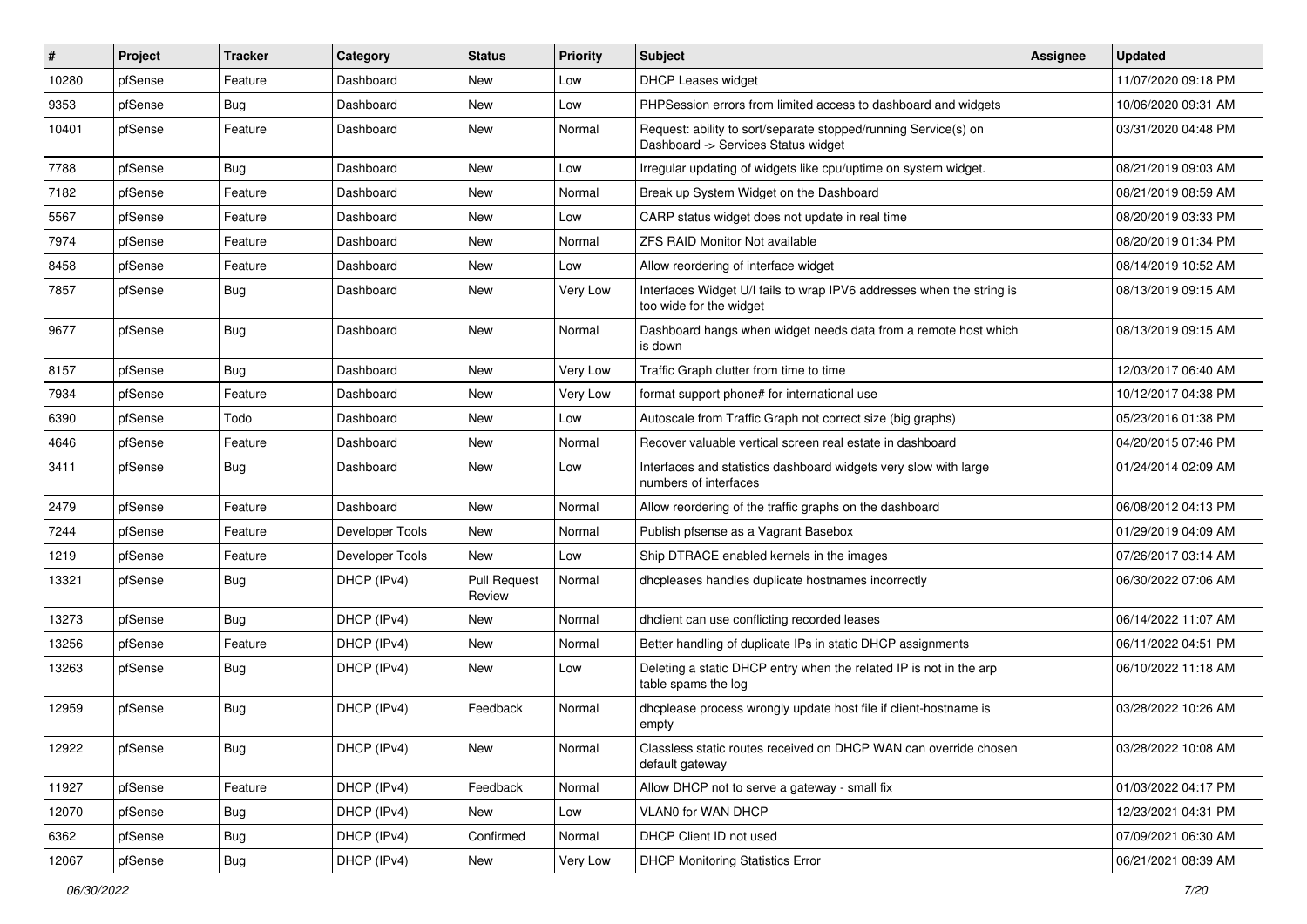| #     | Project | <b>Tracker</b> | Category    | <b>Status</b>          | <b>Priority</b> | Subject                                                                                                                            | Assignee | <b>Updated</b>      |
|-------|---------|----------------|-------------|------------------------|-----------------|------------------------------------------------------------------------------------------------------------------------------------|----------|---------------------|
| 8330  | pfSense | Feature        | DHCP (IPv4) | New                    | Normal          | add options for ddns-local-address statements                                                                                      |          | 04/27/2021 12:31 PM |
| 11004 | pfSense | Feature        | DHCP (IPv4) | New                    | Low             | DHCP reservations with no IP address show entries in DHCP leases                                                                   |          | 10/26/2020 07:22 AM |
| 7405  | pfSense | Feature        | DHCP (IPv4) | New                    | Normal          | Ability to add dhcp host reservations from "Diagnostics -> ARP table"                                                              |          | 10/12/2020 08:22 AM |
| 6960  | pfSense | Feature        | DHCP (IPv4) | New                    | Normal          | Consider replacing ISC DHCP server with KEA DHCP                                                                                   |          | 09/24/2020 01:59 PM |
| 9130  | pfSense | Feature        | DHCP (IPv4) | New                    | Normal          | Request ID [#INC-16195]: DHCP - PXE Boot                                                                                           |          | 09/10/2020 01:39 PM |
| 10802 | pfSense | Feature        | DHCP (IPv4) | New                    | Very Low        | Seperator for DHCP Static Mapped leases                                                                                            |          | 07/31/2020 10:30 AM |
| 6544  | pfSense | Feature        | DHCP (IPv4) | New                    | Very Low        | RFC 3046 DHCP Option 82 support (and RFC 3315/4649/4580 for<br>IPv6)                                                               |          | 07/13/2020 02:14 AM |
| 2983  | pfSense | Feature        | DHCP (IPv4) | New                    | Normal          | DHCPD: Add vendor-class-identifier and MAC-OIDs                                                                                    |          | 05/29/2020 09:24 PM |
| 10345 | pfSense | Feature        | DHCP (IPv4) | New                    | Normal          | DHCP lease distinction between online and offline                                                                                  |          | 03/16/2020 07:56 AM |
| 10250 | pfSense | Feature        | DHCP (IPv4) | New                    | Very Low        | DHCP lease view by interface                                                                                                       |          | 02/11/2020 07:47 AM |
| 9732  | pfSense | Feature        | DHCP (IPv4) | New                    | Normal          | System UTC time offset in DHCP Option 2                                                                                            |          | 09/06/2019 08:39 PM |
| 7441  | pfSense | Feature        | DHCP (IPv4) | New                    | Low             | Display start/end times for Static Mapping leases on DHCP<br>Leases/DHCPv6 Leases                                                  |          | 08/21/2019 10:48 AM |
| 3771  | pfSense | Bug            | DHCP (IPv4) | New                    | Normal          | Webinterface and dhcpdcrashes with 500+ static leases                                                                              |          | 08/21/2019 09:26 AM |
| 8614  | pfSense | Bug            | DHCP (IPv4) | New                    | Normal          | Cannot remove Additional BOOTP/DHCP Options                                                                                        |          | 08/21/2019 09:15 AM |
| 7172  | pfSense | Bug            | DHCP (IPv4) | New                    | Normal          | Sorting by hostname in Services > DHCP Server > LAN should be<br>"natural" (alphanumeric friendly)                                 |          | 08/20/2019 03:47 PM |
| 2323  | pfSense | Feature        | DHCP (IPv4) | New                    | Low             | GUI doesn't allow to configure DHCP server to serve IP addresses<br>belonging to subnets wich are not associated with an interface |          | 08/19/2019 10:27 AM |
| 2774  | pfSense | Feature        | DHCP (IPv4) | New                    | Normal          | Extend DHCP Pools code to allow using different subnets                                                                            |          | 08/19/2019 10:27 AM |
| 9343  | pfSense | Bug            | DHCP (IPv4) | New                    | Normal          | diag arp.php times out with large DHCPD leases table                                                                               |          | 08/14/2019 01:19 PM |
| 6615  | pfSense | Feature        | DHCP (IPv4) | New                    | Normal          | new DHCP server option                                                                                                             |          | 08/13/2019 01:39 PM |
| 5080  | pfSense | Feature        | DHCP (IPv4) | New                    | Normal          | Settings tab under Services>DHCP Server                                                                                            |          | 08/13/2019 12:53 PM |
| 8879  | pfSense | Feature        | DHCP (IPv4) | New                    | Very Low        | DHCP options ADD force options                                                                                                     |          | 09/07/2018 09:14 AM |
| 4899  | pfSense | Feature        | DHCP (IPv4) | New                    | Normal          | Additional BOOTP/DHCP Options should allow a force option                                                                          |          | 01/02/2018 02:24 PM |
| 4061  | pfSense | Bug            | DHCP (IPv4) | Confirmed              | Normal          | dhcpd doesn't send client-hostname to peer, breaking DHCP lease<br>registrations w/HA                                              |          | 02/24/2017 08:58 PM |
| 3534  | pfSense | Feature        | DHCP (IPv4) | New                    | Normal          | DDNS using arbitrary zone primary                                                                                                  |          | 07/08/2014 11:40 AM |
| 3404  | pfSense | Bug            | DHCP (IPv4) | New                    | Normal          | DHCP Server Fails to Start on Interfaces that are Slow to Come<br><b>Online During Boot</b>                                        |          | 02/11/2014 05:09 PM |
| 13253 | pfSense | <b>Bug</b>     | DHCP (IPv6) | New                    | Normal          | dhcp6c" is not restarted when applying settings when multiple<br>WANs are configured for DHCP6                                     |          | 06/28/2022 12:01 PM |
| 12947 | pfSense | <b>Bug</b>     | DHCP (IPv6) | Pull Request<br>Review | Normal          | DHCP6 client does not take any action if the interface IPv6 address<br>changes during renewal                                      |          | 06/28/2022 12:01 PM |
| 13296 | pfSense | Feature        | DHCP (IPv6) | New                    | Normal          | Add support for DHCP6 OPTION PD EXCLUDE (RFC 6603)                                                                                 |          | 06/24/2022 10:10 PM |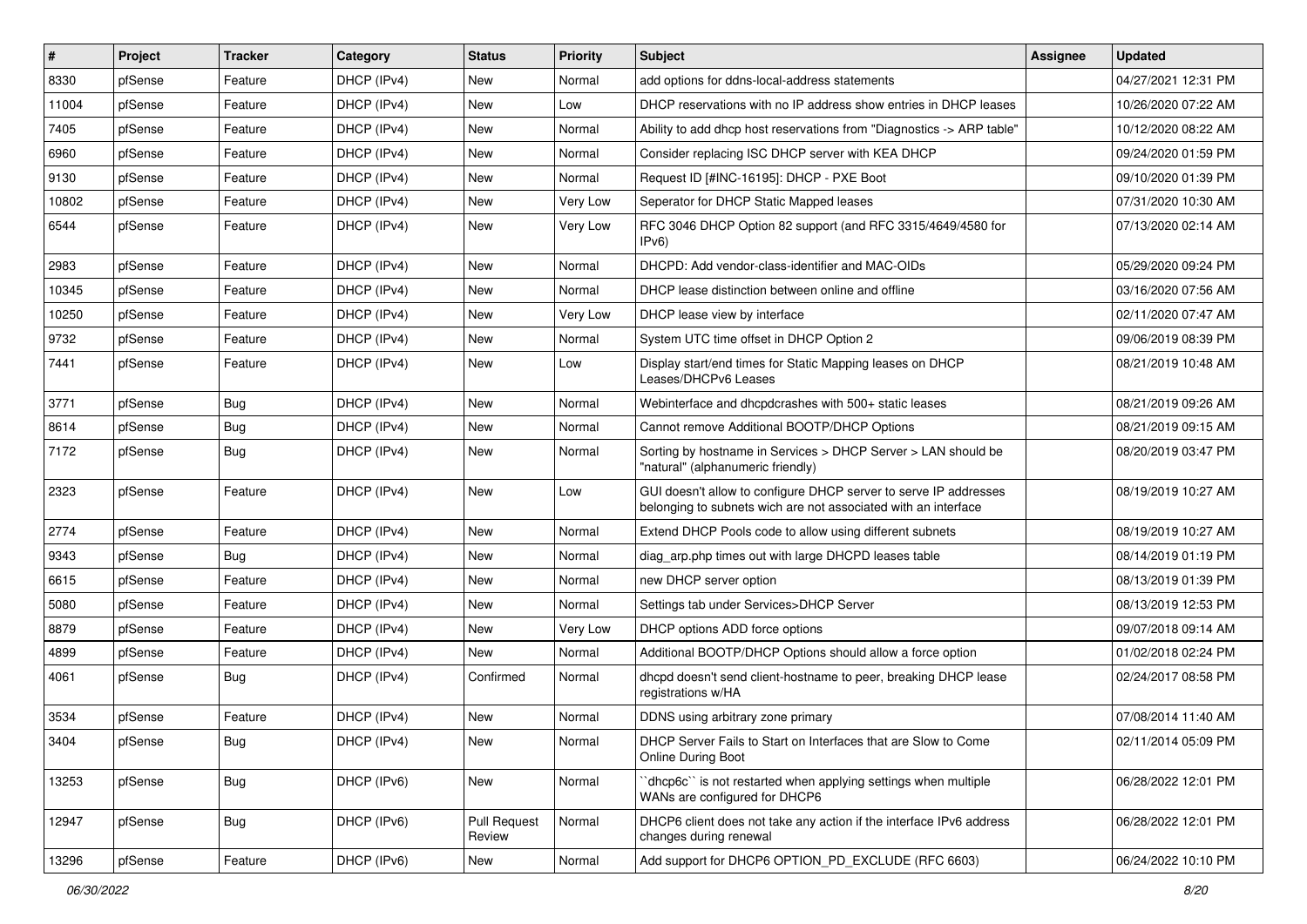| #     | Project      | <b>Tracker</b> | Category          | <b>Status</b>                 | Priority | <b>Subject</b>                                                                                 | Assignee | <b>Updated</b>      |
|-------|--------------|----------------|-------------------|-------------------------------|----------|------------------------------------------------------------------------------------------------|----------|---------------------|
| 13248 | pfSense      | Regression     | DHCP (IPv6)       | New                           | Normal   | IPv6 Router Advertisements runs when config.xml does not contain<br>an entry for the interface |          | 06/05/2022 07:44 PM |
| 13237 | pfSense      | Bug            | DHCP (IPv6)       | <b>New</b>                    | Normal   | dhcp6c script cannot be executed safely                                                        |          | 06/01/2022 11:20 AM |
| 9536  | pfSense      | Feature        | DHCP (IPv6)       | New                           | Normal   | Support dynamic prefix in DHCPv6 Server                                                        |          | 05/25/2022 04:27 AM |
| 9136  | pfSense      | <b>Bug</b>     | DHCP (IPv6)       | New                           | High     | IPv6 Tracking Interfaces Lose IPv6 Address in Certain Cases                                    |          | 04/21/2022 12:39 PM |
| 7138  | pfSense      | Bug            | DHCP (IPv6)       | Assigned                      | Normal   | Pfsense wide dhcpv6 client doesn't recognise ifid statement                                    |          | 04/21/2022 12:39 PM |
| 12823 | pfSense      | Bug            | DHCP (IPv6)       | New                           | Normal   | Multiple DHCP6 WAN connections PPPoE interface 'defached' status                               |          | 02/18/2022 05:39 AM |
| 12581 | pfSense      | Regression     | DHCP (IPv6)       | New                           | Normal   | CARP IPv6 assigned address does not get advertised to endpoints<br>with RADV                   |          | 12/16/2021 02:34 PM |
| 6691  | pfSense      | <b>Bug</b>     | DHCP (IPv6)       | New                           | Normal   | dhcp6c quits after only two tries if no response was received                                  |          | 12/07/2020 04:25 PM |
| 6051  | pfSense      | Bug            | DHCP (IPv6)       | New                           | Normal   | DHCPv6 Client Failure for additional WAN Address causes<br>2-seconds-service-restart-loop      |          | 12/03/2020 01:08 AM |
| 10714 | pfSense      | Bug            | DHCP (IPv6)       | New                           | Normal   | radvd only gives out the prefix of the "first" IPv6 address of an<br>interface                 |          | 10/06/2020 01:03 PM |
| 10822 | pfSense      | Bug            | DHCP (IPv6)       | New                           | Normal   | Deprecated IPv6 prefix won't be announced as deprecated to clients                             |          | 08/10/2020 09:23 AM |
| 6283  | pfSense      | Feature        | DHCP (IPv6)       | New                           | Normal   | Register DHCPv6 leases with DNS resolver                                                       |          | 08/21/2019 10:48 AM |
| 9575  | pfSense      | Feature        | DHCP (IPv6)       | New                           | Very Low | RFC 7078 - Distributing Address Selection Policy Using DHCPv6                                  |          | 08/14/2019 02:39 PM |
| 3185  | pfSense      | Feature        | DHCP (IPv6)       | New                           | Normal   | Accommodate a DHCPv6 failover-like mechanism                                                   |          | 11/24/2017 10:44 AM |
| 7821  | pfSense      | <b>Bug</b>     | DHCP (IPv6)       | <b>New</b>                    | Normal   | GIF does not support broadcast                                                                 |          | 08/29/2017 10:50 AM |
| 7734  | pfSense      | Bug            | DHCP (IPv6)       | New                           | Normal   | Using opton ia pd0 does not renew prefix and prefix get dropped                                |          | 07/31/2017 03:46 AM |
| 5950  | pfSense      | Feature        | DHCP (IPv6)       | <b>New</b>                    | Normal   | DHCPv6 Server support for PD of PD-obtained networks                                           |          | 03/04/2016 03:04 AM |
| 12508 | pfSense      | <b>Bug</b>     | <b>DHCP Relay</b> | New                           | Normal   | DHCP Relay over VPN                                                                            |          | 11/06/2021 11:25 AM |
| 12120 | pfSense      | Feature        | <b>DHCP Relay</b> | <b>New</b>                    | Normal   | Permit several sets of destination DHCP servers in DHCP relay                                  |          | 07/11/2021 05:41 PM |
| 11149 | pfSense      | <b>Bug</b>     | <b>DHCP Relay</b> | New                           | Normal   | DHCP relay won't start with DHCP server behind gateway                                         |          | 03/22/2021 05:13 AM |
| 10715 | pfSense      | Bug            | <b>DHCP Relay</b> | New                           | Normal   | DHCPv6 relay always uses the "first" IPv6 address of an interface                              |          | 06/29/2020 05:01 AM |
| 9680  | pfSense      | Feature        | <b>DHCP Relay</b> | New                           | Normal   | Seperate DHCP Server and relay per interface                                                   |          | 02/27/2020 10:47 AM |
| 4680  | pfSense      | Bug            | <b>DHCP Relay</b> | New                           | Normal   | DHCP relay does not work with DHCP server on other end of<br>OpenVPN tunnel                    |          | 05/05/2015 06:55 PM |
| 13322 | pfSense      | Feature        | Diagnostics       | New                           | Low      | Define Packet Capture Protocol                                                                 |          | 06/30/2022 06:45 AM |
| 12757 | pfSense      | Bug            | Diagnostics       | <b>Pull Request</b><br>Review | Very Low | Clean up /etc/inc/filter.inc use of pfctl -F                                                   |          | 06/28/2022 12:01 PM |
| 12791 | pfSense Docs | New Content    | Diagnostics       | New                           | Normal   | Diagnostic Information for Support (pfSense)                                                   |          | 02/13/2022 08:49 PM |
| 3796  | pfSense      | <b>Bug</b>     | Diagnostics       | Confirmed                     | Normal   | States summary fails and is very slow with large state tables                                  |          | 12/11/2021 08:03 PM |
| 12343 | pfSense      | Feature        | Diagnostics       | New                           | Low      | Real time traffic monitoring                                                                   |          | 09/06/2021 01:26 PM |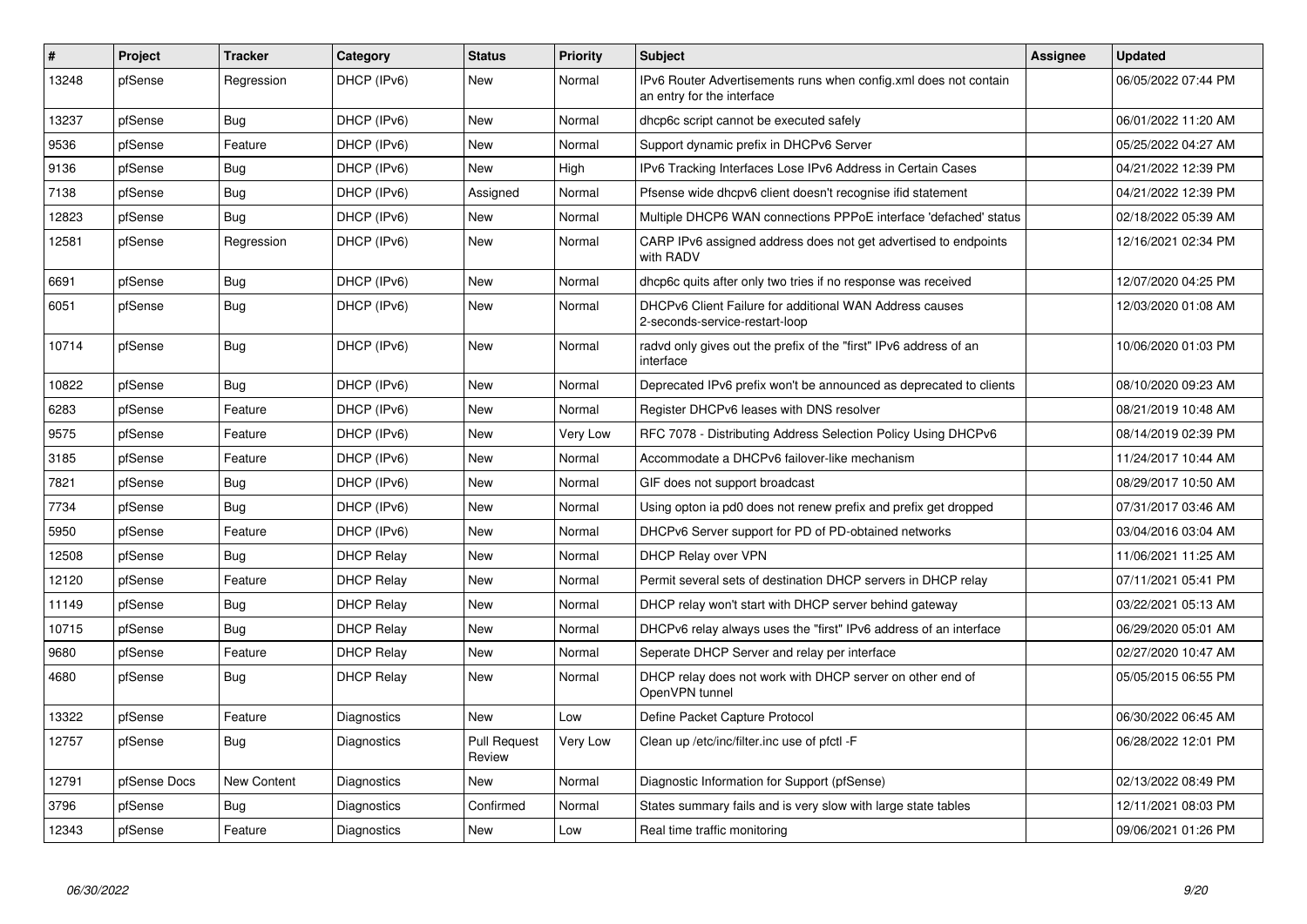| #     | Project      | <b>Tracker</b> | Category             | <b>Status</b> | <b>Priority</b> | <b>Subject</b>                                                                                                                | <b>Assignee</b> | <b>Updated</b>      |
|-------|--------------|----------------|----------------------|---------------|-----------------|-------------------------------------------------------------------------------------------------------------------------------|-----------------|---------------------|
| 11856 | pfSense      | Feature        | Diagnostics          | New           | Normal          | Replace/add Alias or DNS names for known LAN addresses in the<br>State table                                                  |                 | 04/27/2021 08:01 AM |
| 9718  | pfSense      | Feature        | Diagnostics          | New           | Low             | Make diag states summary table sortable                                                                                       |                 | 10/06/2020 09:12 AM |
| 7848  | pfSense      | <b>Bug</b>     | Diagnostics          | New           | Low             | NDP Table Sort by Expiration Error                                                                                            |                 | 08/26/2019 02:56 PM |
| 1656  | pfSense      | Feature        | Diagnostics          | New           | Normal          | Teach pfctl to kill states by port number                                                                                     |                 | 08/21/2019 09:55 AM |
| 7442  | pfSense      | Feature        | Diagnostics          | New           | Low             | Suggestions for Diagnostics / ARP Table and Diagnostics / NDP<br>Table                                                        |                 | 08/21/2019 09:27 AM |
| 7459  | pfSense      | Feature        | Diagnostics          | New           | Low             | "Refresh" button for Diagnostics/Tables display                                                                               |                 | 08/21/2019 09:27 AM |
| 6804  | pfSense      | Feature        | Diagnostics          | New           | Very Low        | Add row counter into Diagnostics -> Edit File                                                                                 |                 | 08/20/2019 03:44 PM |
| 5556  | pfSense      | Feature        | Diagnostics          | <b>New</b>    | Normal          | No error when downloading non-existing file on Diagnostics/Execute                                                            |                 | 08/20/2019 03:43 PM |
| 4456  | pfSense      | Feature        | Diagnostics          | New           | Normal          | Packet capture additional filtering options                                                                                   |                 | 08/20/2019 03:30 PM |
| 4914  | pfSense      | Feature        | Diagnostics          | New           | Low             | <b>Packet Capture Settings</b>                                                                                                |                 | 08/20/2019 08:51 AM |
| 7590  | pfSense      | <b>Bug</b>     | Diagnostics          | New           | Normal          | diag edit do not save when nothing to sae (in directory browse view)                                                          |                 | 05/20/2017 05:04 PM |
| 7589  | pfSense      | <b>Bug</b>     | Diagnostics          | New           | Normal          | diag edit.php old print info box                                                                                              |                 | 05/20/2017 05:02 PM |
| 12883 | pfSense Docs | Todo           | <b>DNS</b>           | New           | Normal          | Feedback on Services - DNS Resolver - Host Overrides                                                                          |                 | 02/28/2022 07:54 PM |
| 7329  | pfSense      | <b>Bug</b>     | <b>DNS Forwarder</b> | New           | Low             | <b>DHCP Not Updating DNS</b>                                                                                                  |                 | 01/21/2022 09:16 PM |
| 12139 | pfSense      | Feature        | <b>DNS Forwarder</b> | New           | Normal          | Add support in for specifying a DNSMASQ configuration file                                                                    |                 | 07/16/2021 09:45 PM |
| 2410  | pfSense      | Feature        | <b>DNS Forwarder</b> | New           | Normal          | Support name based aliasing via CNAMEs or some other<br>mechanism.                                                            |                 | 12/11/2012 09:56 PM |
| 13254 | pfSense      | <b>Bug</b>     | <b>DNS Resolver</b>  | New           | Normal          | DNS resolver does not update "unbound.conf" file during link down<br>events                                                   |                 | 06/28/2022 12:01 PM |
| 12612 | pfSense      | <b>Bug</b>     | <b>DNS Resolver</b>  | New           | Normal          | DNS Resolver is restarted during every "rc.newwanip" event                                                                    |                 | 06/28/2022 12:01 PM |
| 5413  | pfSense      | Bug            | <b>DNS Resolver</b>  | Confirmed     | High            | Incorrect Handling of Unbound Resolver [service restarts, cache loss,<br>DNS service interruption]                            |                 | 06/19/2022 11:11 PM |
| 7152  | pfSense      | <b>Bug</b>     | <b>DNS Resolver</b>  | New           | Normal          | Unbound / DNS Resolver issue if "Register DHCP static mappings in<br>the DNS Resolver" set before wildcard DNS custom options |                 | 12/18/2021 04:59 PM |
| 12551 | pfSense      | Feature        | <b>DNS Resolver</b>  | New           | Low             | Add ability to set DNS resolver search domain list                                                                            |                 | 12/01/2021 11:18 AM |
| 7096  | pfSense      | <b>Bug</b>     | <b>DNS Resolver</b>  | Feedback      | Normal          | Unbound fails to start on boot if specific network devices are<br>configured in the "Network Interfaces"                      |                 | 11/22/2021 08:59 AM |
| 11921 | pfSense      | Feature        | <b>DNS Resolver</b>  | New           | <b>Very Low</b> | Feature Request: Compile unbound with EDNS Client Subnet (ECS)<br>module (--enable-subnet)                                    |                 | 05/14/2021 07:29 AM |
| 10624 | pfSense      | <b>Bug</b>     | <b>DNS Resolver</b>  | New           | Normal          | Unbound configuration memory leak with python module + register<br>DHCP leases active                                         |                 | 02/26/2021 10:27 AM |
| 9654  | pfSense      | <b>Bug</b>     | <b>DNS Resolver</b>  | New           | Normal          | After reboot, the DNS resolver must be restarted before it will<br>advertise the ipv6 DNS address of the router.              |                 | 11/20/2020 03:12 AM |
| 10342 | pfSense      | <b>Bug</b>     | <b>DNS Resolver</b>  | New           | Normal          | Unbound domain overrides stop resolving periodically. They only<br>resume after the service has been restarted.               |                 | 03/13/2020 10:35 AM |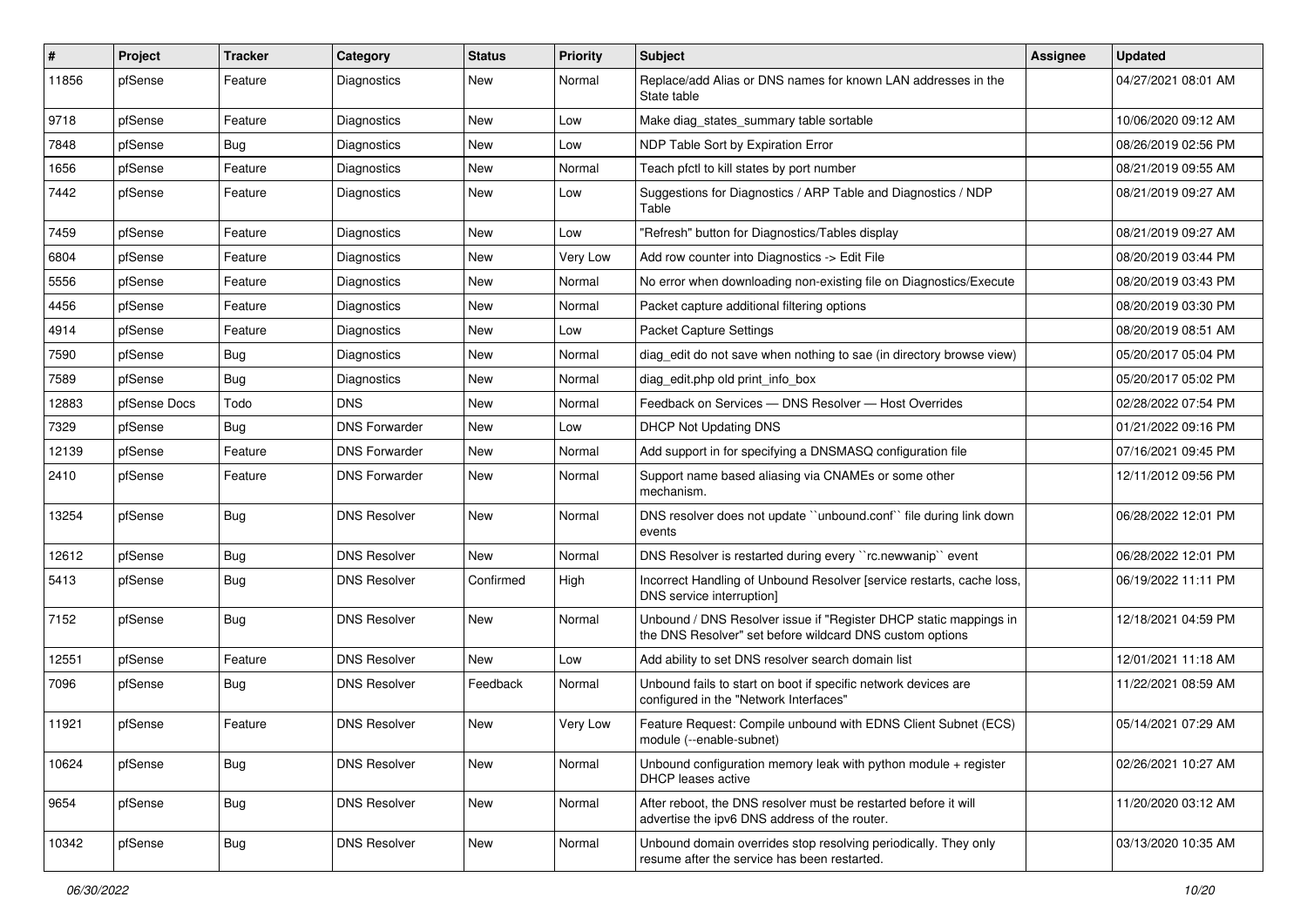| $\vert$ # | Project      | <b>Tracker</b> | Category            | <b>Status</b> | <b>Priority</b> | Subject                                                                                                             | Assignee | <b>Updated</b>      |
|-----------|--------------|----------------|---------------------|---------------|-----------------|---------------------------------------------------------------------------------------------------------------------|----------|---------------------|
| 10143     | pfSense      | Bug            | <b>DNS Resolver</b> | New           | Normal          | System hostname DNS entry is assigned to the wrong IP on<br>multi-wan setups                                        |          | 12/31/2019 02:33 PM |
| 6103      | pfSense      | Feature        | <b>DNS Resolver</b> | <b>New</b>    | Normal          | DNS Resolver Outgoing Interfaces should be able to use Gateway<br>Groups                                            |          | 10/21/2019 08:02 AM |
| 6430      | pfSense      | Bug            | <b>DNS Resolver</b> | Confirmed     | Low             | pfsense should sanity-check hostnames when copying from<br>dhcpd.leases to /etc/hosts                               |          | 08/13/2019 01:23 PM |
| 9436      | pfSense      | Feature        | <b>DNS Resolver</b> | New           | Normal          | Unbound: enable dnstap support                                                                                      |          | 03/27/2019 07:54 PM |
| 9037      | pfSense      | <b>Bug</b>     | <b>DNS Resolver</b> | New           | Normal          | Unbound not logging to syslog after reboot                                                                          |          | 10/12/2018 05:09 AM |
| 7495      | pfSense      | Feature        | <b>DNS Resolver</b> | New           | Low             | Ability to set TTL for local for Unbound host overrides and dhcp<br>leases                                          |          | 03/06/2018 09:46 AM |
| 8236      | pfSense      | Feature        | <b>DNS Resolver</b> | New           | Normal          | Ability to configure "forward-first" and "forward-host" options for more<br>robust domain overrides in DNS Resolver |          | 12/26/2017 01:26 AM |
| 7852      | pfSense      | Feature        | <b>DNS Resolver</b> | <b>New</b>    | Normal          | Add views support to Unbound GUI                                                                                    |          | 09/11/2017 12:26 PM |
| 4798      | pfSense      | Feature        | <b>DNS Resolver</b> | New           | Normal          | Make host and domain overrides available to both DNS Resolver and<br><b>DNS Forwarder</b>                           |          | 06/29/2015 02:14 AM |
| 13167     | pfSense      | Bug            | Dynamic DNS         | New           | Normal          | phpDynDNS: DigitalOcean ddns update fails (bad request, invalid<br>character '-' in request id)                     |          | 06/16/2022 09:30 PM |
| 12877     | pfSense      | Bug            | Dynamic DNS         | Feedback      | Normal          | Cloudflare DynDNS fails to update more than two addresses                                                           |          | 05/29/2022 06:56 PM |
| 12848     | pfSense      | Feature        | Dynamic DNS         | New           | Normal          | Evaluation of the DynDNS "Result Match" string                                                                      |          | 02/22/2022 02:01 AM |
| 12602     | pfSense      | Feature        | Dynamic DNS         | New           | Normal          | DHCPv6 should allow DDNS Client updates for hosts                                                                   |          | 12/15/2021 11:00 AM |
| 12063     | pfSense Docs | Todo           | Dynamic DNS         | New           | Normal          | Feedback on Services - Dynamic DNS - Configuring RFC 2136<br>Dynamic DNS updates                                    |          | 06/18/2021 06:24 PM |
| 10962     | pfSense      | Feature        | Dynamic DNS         | New           | Normal          | Add Cpanel support for Dynamic DNS Clients                                                                          |          | 12/28/2020 01:56 PM |
| 11177     | pfSense      | <b>Bug</b>     | Dynamic DNS         | New           | Normal          | DDNSv6 not using Check IP Services                                                                                  |          | 12/21/2020 05:02 AM |
| 11147     | pfSense      | Bug            | Dynamic DNS         | New           | Normal          | Domeneshop DynDNS IPv4 and IPv6                                                                                     |          | 12/09/2020 11:47 PM |
| 11084     | pfSense      | Feature        | Dynamic DNS         | New           | Normal          | Dynamic DNS include option to specify virtual IP addresses                                                          |          | 11/19/2020 01:26 PM |
| 8432      | pfSense      | Bug            | Dynamic DNS         | New           | Normal          | Dynamic DNS Client gives an error that it can't find IPv6 address<br>when WAN interface is a LAGG                   |          | 09/17/2020 05:23 AM |
| 10000     | pfSense      | Bug            | Dynamic DNS         | New           | Normal          | Azure Dynamic DNS A and AAAA Records for Apex Zone                                                                  |          | 03/31/2020 09:03 AM |
| 9805      | pfSense      | Bug            | Dynamic DNS         | New           | Normal          | dynDNS cloudflare multiple entries                                                                                  |          | 10/02/2019 04:51 PM |
| 7418      | pfSense      | Feature        | Dynamic DNS         | New           | Normal          | Dynamic dns should be sorted interface name                                                                         |          | 08/21/2019 08:58 AM |
| 8500      | pfSense      | <b>Bug</b>     | Dynamic DNS         | New           | Low             | Incorrect categorization of status/info messages from phpDynDNS                                                     |          | 08/16/2019 12:50 PM |
| 9664      | pfSense      | <b>Bug</b>     | Dynamic DNS         | New           | Normal          | DynDNS and Dual-wan problem with CloudFlare (works with No-Ip)                                                      |          | 08/03/2019 10:00 AM |
| 9504      | pfSense      | <b>Bug</b>     | Dynamic DNS         | New           | Normal          | Multiple Dynamic DNS update notifications for the same interface,<br>not differentiated by the hostname             |          | 05/07/2019 07:46 AM |
| 9063      | pfSense      | Feature        | Dynamic DNS         | New           | Normal          | Allow dynamic DNS client entry to specify which Check IP service to<br>use                                          |          | 10/24/2018 11:53 AM |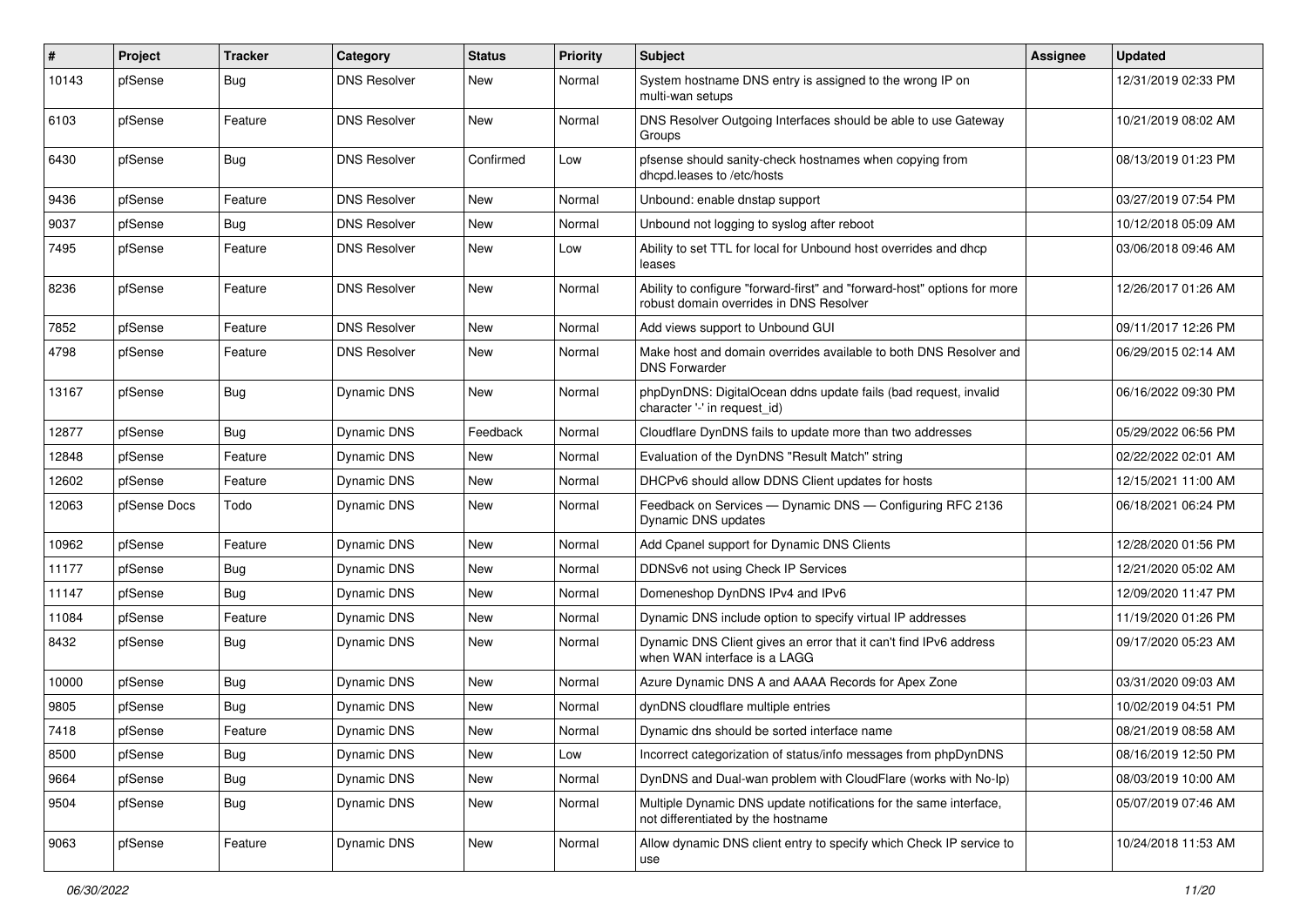| $\vert$ # | Project             | <b>Tracker</b> | Category              | <b>Status</b>                 | <b>Priority</b> | <b>Subject</b>                                                                                                                                                          | <b>Assignee</b> | <b>Updated</b>      |
|-----------|---------------------|----------------|-----------------------|-------------------------------|-----------------|-------------------------------------------------------------------------------------------------------------------------------------------------------------------------|-----------------|---------------------|
| 8406      | pfSense             | Bug            | Dynamic DNS           | New                           | Normal          | DDNS IPV6 Cloudflare Client does not detect PPOE address                                                                                                                |                 | 03/31/2018 11:56 AM |
| 7718      | pfSense             | Feature        | Dynamic DNS           | <b>New</b>                    | Very Low        | Hostname for Custom DynDNS Updater.                                                                                                                                     |                 | 07/24/2017 10:05 AM |
| 7292      | pfSense             | Feature        | <b>Dynamic DNS</b>    | <b>New</b>                    | Normal          | DynamicDNS configuration does not sync to HA secondary                                                                                                                  |                 | 02/21/2017 04:56 PM |
| 10426     | pfSense<br>Packages | <b>Bug</b>     | Filer                 | Feedback                      | Normal          | Filer must validate that File name is uniq                                                                                                                              |                 | 04/20/2022 11:02 AM |
| 11235     | pfSense<br>Packages | <b>Bug</b>     | Filer                 | <b>New</b>                    | Normal          | Filer run script when "state" unchanged                                                                                                                                 |                 | 01/08/2021 07:24 AM |
| 11178     | pfSense<br>Packages | Feature        | Filer                 | New                           | Normal          | Filer do not ask what to do with previous filename                                                                                                                      |                 | 12/31/2020 02:45 AM |
| 13067     | pfSense             | Bug            | <b>FilterDNS</b>      | <b>New</b>                    | Normal          | filterdns resolve interval is twice the intended value                                                                                                                  |                 | 04/17/2022 07:45 PM |
| 12770     | pfSense Docs        | Todo           | <b>Firewall Rules</b> | <b>Pull Request</b><br>Review | Normal          | Feedback on Firewall - Configuring firewall rules                                                                                                                       |                 | 06/27/2022 07:42 AM |
| 12268     | pfSense Docs        | Todo           | <b>Firewall Rules</b> | <b>New</b>                    | Normal          | Feedback on Firewall - Aliases                                                                                                                                          |                 | 08/17/2021 12:55 AM |
| 12740     | pfSense             | Bug            | FreeBSD               | Incomplete                    | Normal          | panic: esp_input_cb: Unexpected address family                                                                                                                          |                 | 01/27/2022 01:19 PM |
| 11184     | pfSense             | <b>Bug</b>     | FreeBSD               | New                           | Normal          | PF: State policy cannot be configurable                                                                                                                                 |                 | 02/09/2021 02:43 AM |
| 12982     | pfSense<br>Packages | Bug            | FreeRADIUS            | <b>New</b>                    | Normal          | FreeRadius RadReply table entries missing from pf                                                                                                                       |                 | 06/19/2022 05:38 PM |
| 10297     | pfSense<br>Packages | Feature        | FreeRADIUS            | Assigned                      | Normal          | IPv6 user attributes                                                                                                                                                    |                 | 04/21/2022 12:39 PM |
| 8264      | pfSense<br>Packages | Bug            | FreeRADIUS            | New                           | Normal          | Radiusd restart on WAN change results in freeradius not running<br>(and possible solution)                                                                              |                 | 04/21/2022 12:39 PM |
| 12742     | pfSense<br>Packages | Bug            | FreeRADIUS            | Feedback                      | Normal          | freeRADIUS virtual-server-default: modules dailycounter,<br>monthlycounter, noresetcounter, expire on login in authorize section<br>prevent virtual server from loading |                 | 03/01/2022 12:45 PM |
| 12126     | pfSense<br>Packages | <b>Bug</b>     | FreeRADIUS            | <b>New</b>                    | Normal          | freeradius3 0.15.7 31                                                                                                                                                   |                 | 10/11/2021 08:21 AM |
| 12286     | pfSense<br>Packages | Bug            | FreeRADIUS            | <b>New</b>                    | Normal          | Add support for ntlm auth in LDAP                                                                                                                                       |                 | 08/20/2021 08:27 AM |
| 11980     | pfSense<br>Packages | <b>Bug</b>     | FreeRADIUS            | Feedback                      | Normal          | EAP does not work with SQL backend                                                                                                                                      |                 | 07/21/2021 07:24 AM |
| 11534     | pfSense<br>Packages | Regression     | FreeRADIUS            | <b>New</b>                    | High            | FreeRADIUS EAP anonymous connection forbidden out-of-tunnel                                                                                                             |                 | 07/14/2021 02:32 AM |
| 11802     | pfSense<br>Packages | Bug            | FreeRADIUS            | <b>New</b>                    | Normal          | FreeRADIUS sync                                                                                                                                                         |                 | 05/10/2021 04:18 AM |
| 11138     | pfSense<br>Packages | Feature        | FreeRADIUS            | <b>New</b>                    | Normal          | new WebGUI checkboxes needed                                                                                                                                            |                 | 12/07/2020 08:28 AM |
| 11026     | pfSense<br>Packages | Feature        | FreeRADIUS            | <b>New</b>                    | Low             | Feedback on Packages - FreeRADIUS package                                                                                                                               |                 | 11/02/2020 07:21 AM |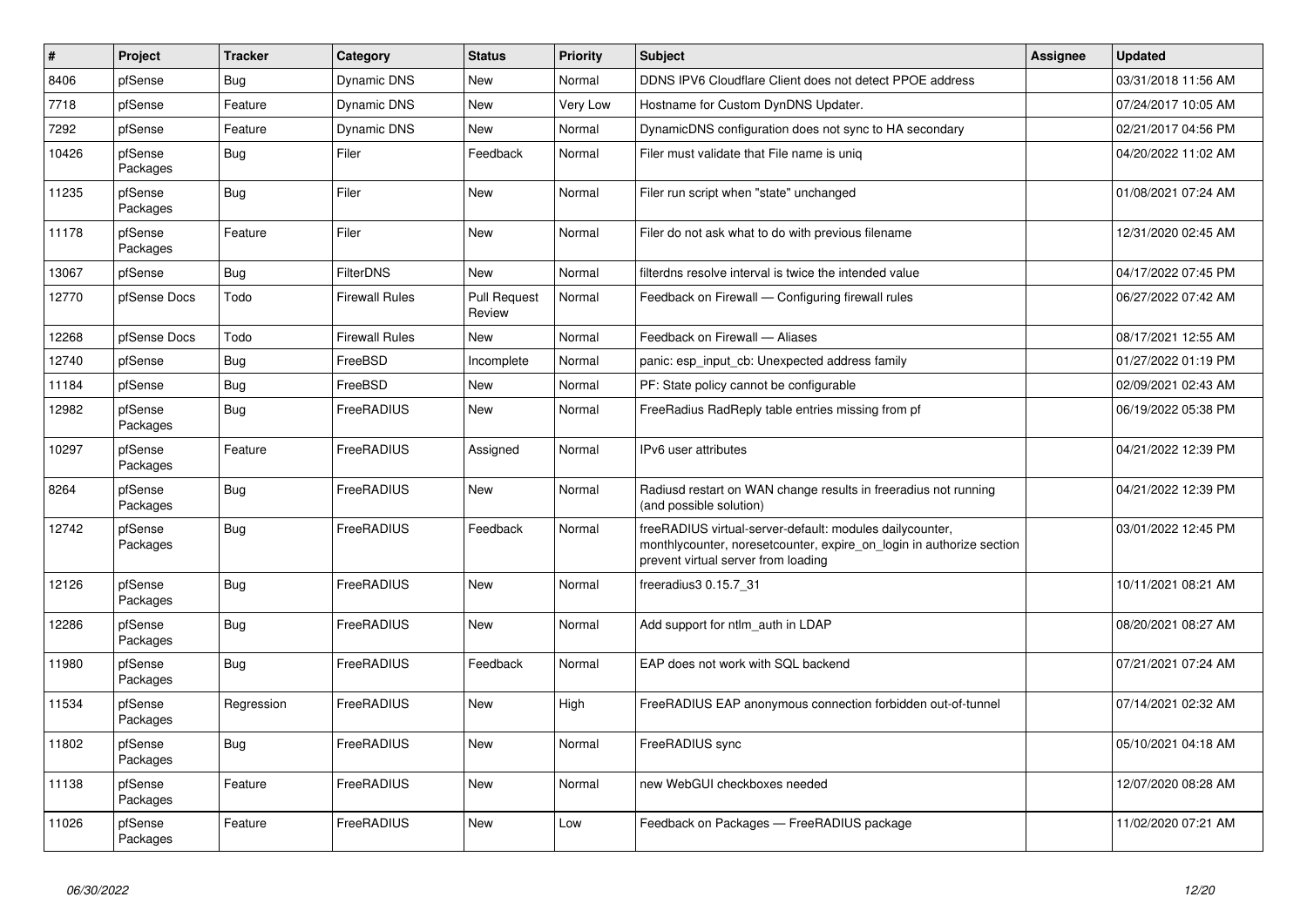| $\pmb{\#}$ | Project             | <b>Tracker</b> | Category   | <b>Status</b> | <b>Priority</b> | Subject                                                                         | Assignee | <b>Updated</b>      |
|------------|---------------------|----------------|------------|---------------|-----------------|---------------------------------------------------------------------------------|----------|---------------------|
| 10695      | pfSense<br>Packages | Bug            | FreeRADIUS | New           | Normal          | FreeRadius Accounting skipping MBs after reboot due to power down               |          | 06/24/2020 04:49 AM |
| 10377      | pfSense<br>Packages | Feature        | FreeRADIUS | New           | Very Low        | Allow usage of TOTP (Google-Authenticator) without PIN                          |          | 03/30/2020 11:43 AM |
| 9704       | pfSense<br>Packages | Feature        | FreeRADIUS | <b>New</b>    | Normal          | Enable filter_username                                                          |          | 08/27/2019 12:07 PM |
| 8031       | pfSense<br>Packages | Feature        | FreeRADIUS | <b>New</b>    | Normal          | FreeRADIUS copy entry function                                                  |          | 08/16/2019 01:01 PM |
| 8251       | pfSense<br>Packages | Bug            | FreeRADIUS | Feedback      | Normal          | Captiveportal + FreeRadius "Last activity" resets to Session start              |          | 08/13/2019 11:10 AM |
| 8513       | pfSense<br>Packages | Bug            | FreeRADIUS | New           | High            | Freeradius 3.x Idap problem                                                     |          | 02/18/2019 05:22 PM |
| 8589       | pfSense<br>Packages | <b>Bug</b>     | FreeRADIUS | New           | Normal          | FreeRadius 0.15.5_2 ignoring tunnelled-reply=no                                 |          | 02/18/2019 03:40 PM |
| 8769       | pfSense<br>Packages | Feature        | FreeRADIUS | New           | Normal          | Allow FreeRADIUS users to change their own Passwords and Pins                   |          | 10/11/2018 11:34 AM |
| 8836       | pfSense<br>Packages | Feature        | FreeRADIUS | New           | Normal          | Define Idap group vlan assignment in users file                                 |          | 08/26/2018 07:53 AM |
| 8224       | pfSense<br>Packages | Feature        | FreeRADIUS | New           | Normal          | Add "OU" field to FreeRADIUS page                                               |          | 02/21/2018 12:53 AM |
| 8161       | pfSense<br>Packages | Feature        | FreeRADIUS | <b>New</b>    | Very Low        | Add virtual server support to FreeRadius                                        |          | 12/05/2017 01:57 PM |
| 7608       | pfSense<br>Packages | Feature        | FreeRADIUS | New           | Very Low        | Captive Portal amount of traffic Account + Free Radius+Mysql                    |          | 05/28/2017 09:08 AM |
| 7403       | pfSense<br>Packages | Bug            | FreeRADIUS | New           | Normal          | Captive Portal + freeradius2 + MySQL problems with German Umlaut                |          | 03/17/2017 09:12 AM |
| 4506       | pfSense<br>Packages | Feature        | FreeRADIUS | New           | Normal          | FreeRADIUS groups/hunt groups                                                   |          | 03/10/2015 08:51 PM |
| 12951      | pfSense<br>Packages | <b>Bug</b>     | <b>FRR</b> | Feedback      | Normal          | FRR cannot remove IPv6 routes                                                   |          | 03/22/2022 09:24 PM |
| 12889      | pfSense<br>Packages | Feature        | <b>FRR</b> | New           | Normal          | FRR GUI add set ipv6 next-hop global                                            |          | 03/02/2022 06:10 AM |
| 12751      | pfSense<br>Packages | <b>Bug</b>     | <b>FRR</b> | <b>New</b>    | Normal          | Improve FRR route restoration after gateway events                              |          | 02/06/2022 11:07 PM |
| 12084      | pfSense<br>Packages | <b>Bug</b>     | <b>FRR</b> | New           | Normal          | libfrr.so.0 error on SG-1100                                                    |          | 06/26/2021 08:22 AM |
| 11963      | pfSense<br>Packages | Feature        | <b>FRR</b> | New           | Normal          | Dynamically change OSPF interface costs on selected interfaces on<br>CARP event |          | 05/26/2021 04:13 AM |
| 11936      | pfSense<br>Packages | <b>Bug</b>     | <b>FRR</b> | Incomplete    | High            | FRR does not connect BGP when using password                                    |          | 05/19/2021 08:12 AM |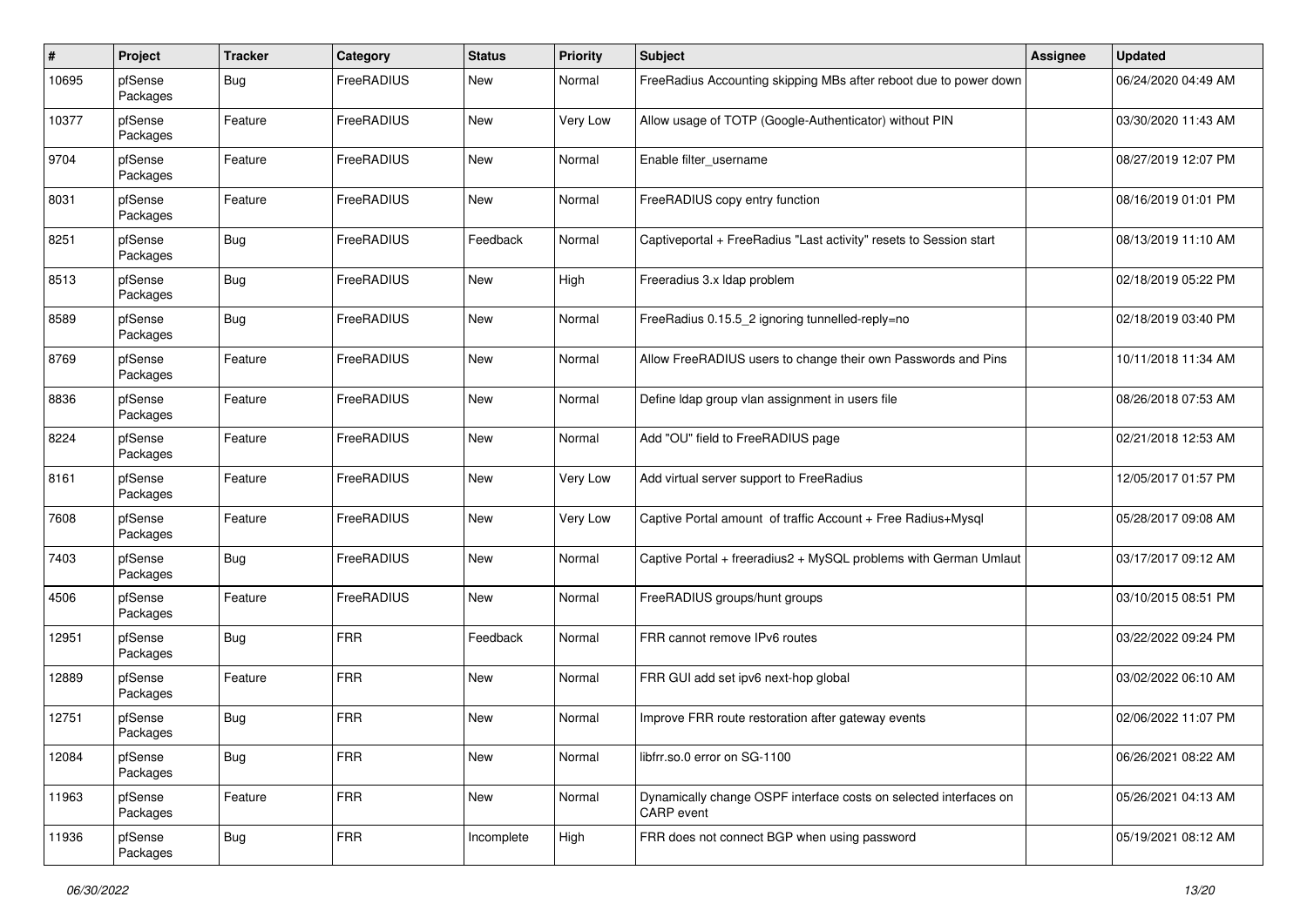| #     | Project             | <b>Tracker</b> | Category           | <b>Status</b>                 | <b>Priority</b> | Subject                                                                                                                                                            | <b>Assignee</b> | <b>Updated</b>      |
|-------|---------------------|----------------|--------------------|-------------------------------|-----------------|--------------------------------------------------------------------------------------------------------------------------------------------------------------------|-----------------|---------------------|
| 11841 | pfSense<br>Packages | <b>Bug</b>     | <b>FRR</b>         | New                           | Normal          | FRR access lists default bahavior changed to permit by default                                                                                                     |                 | 04/22/2021 09:52 AM |
| 11835 | pfSense<br>Packages | <b>Bug</b>     | <b>FRR</b>         | <b>New</b>                    | Normal          | FRR OSPF redistributed connected routes disappearing                                                                                                               |                 | 04/22/2021 07:11 AM |
| 11837 | pfSense<br>Packages | Feature        | <b>FRR</b>         | <b>New</b>                    | Low             | Increase field length of FRR Networks in Access Lists and Prefix<br>Lists                                                                                          |                 | 04/22/2021 07:10 AM |
| 11823 | pfSense<br>Packages | Feature        | <b>FRR</b>         | New                           | Normal          | Route handling enhancements                                                                                                                                        |                 | 04/19/2021 06:23 PM |
| 11703 | pfSense<br>Packages | Feature        | <b>FRR</b>         | New                           | Normal          | add Krill and Routinator support BGP RPKI                                                                                                                          |                 | 03/18/2021 07:47 PM |
| 11650 | pfSense<br>Packages | Bug            | <b>FRR</b>         | New                           | Very Low        | FRR configuration broken on restore of manually edited FRR config<br>sections                                                                                      |                 | 03/10/2021 08:50 AM |
| 11377 | pfSense<br>Packages | <b>Bug</b>     | <b>FRR</b>         | <b>Pull Request</b><br>Review | Normal          | FRR deinstall                                                                                                                                                      |                 | 03/10/2021 08:21 AM |
| 10935 | pfSense<br>Packages | <b>Bug</b>     | <b>FRR</b>         | New                           | Normal          | FRR 0.6.7-6 - BGPD service recycled IPv6 without Route Map                                                                                                         |                 | 12/30/2020 05:00 PM |
| 11158 | pfSense<br>Packages | <b>Bug</b>     | <b>FRR</b>         | <b>New</b>                    | High            | <b>FRR Prefix Lists</b>                                                                                                                                            |                 | 12/30/2020 04:55 PM |
| 10516 | pfSense<br>Packages | Bug            | <b>FRR</b>         | New                           | Normal          | <b>FRR Access list</b>                                                                                                                                             |                 | 12/06/2020 11:02 PM |
| 10503 | pfSense<br>Packages | <b>Bug</b>     | <b>FRR</b>         | <b>New</b>                    | Normal          | Flapping any GW in multi-WAN influences restating all IPsec tunnels<br>in FRR which leads to dropping all IPsec VTI static routes and related<br><b>BGP</b> issues |                 | 05/08/2020 07:51 PM |
| 10358 | pfSense<br>Packages | Feature        | <b>FRR</b>         | <b>New</b>                    | Very Low        | <b>Stage FRR Configuration Changes</b>                                                                                                                             |                 | 03/19/2020 06:48 AM |
| 13295 | pfSense             | Bug            | Gateway Monitoring | <b>Pull Request</b><br>Review | Normal          | Incorrect function parameters for "get_dpinger_status()" call in<br>`qwlb.inc``                                                                                    |                 | 06/28/2022 12:01 PM |
| 13076 | pfSense             | Bug            | Gateway Monitoring | New                           | Normal          | Marking a gateway as down does not affect IPsec entries using<br>gateway groups                                                                                    |                 | 06/28/2022 12:01 PM |
| 13242 | pfSense             | Feature        | Gateway Monitoring | New                           | Normal          | Enhancements to static route creation/deletion for dpinger monitor<br>IPs                                                                                          |                 | 06/03/2022 11:20 AM |
| 11960 | pfSense             | Bug            | Gateway Monitoring | Feedback                      | Normal          | Gateway Monitoring Traffic Goes Out Default Gateway                                                                                                                |                 | 12/20/2021 05:43 AM |
| 7671  | pfSense             | Feature        | Gateway Monitoring | New                           | Normal          | Gateway Monitoring Via Custom Script or Telnet.                                                                                                                    |                 | 09/18/2020 02:59 PM |
| 3859  | pfSense             | Feature        | Gateway Monitoring | New                           | Low             | Make it possible to set the source IP address for gateway monitoring                                                                                               |                 | 11/06/2016 10:12 PM |
| 13320 | pfSense Plus        | Bug            | Gateways           | New                           | Normal          | IP aliases with a CARP VIP parent are not available as VIP choices<br>for gateway groups                                                                           |                 | 06/29/2022 02:03 PM |
| 12632 | pfSense             | <b>Bug</b>     | Gateways           | New                           | High            | Assigning a /30 WAN IP address at the console does not save the<br>gateway correctly                                                                               |                 | 06/28/2022 12:01 PM |
| 13294 | pfSense             | Feature        | Gateways           | New                           | Low             | Change gateway name                                                                                                                                                |                 | 06/22/2022 06:07 PM |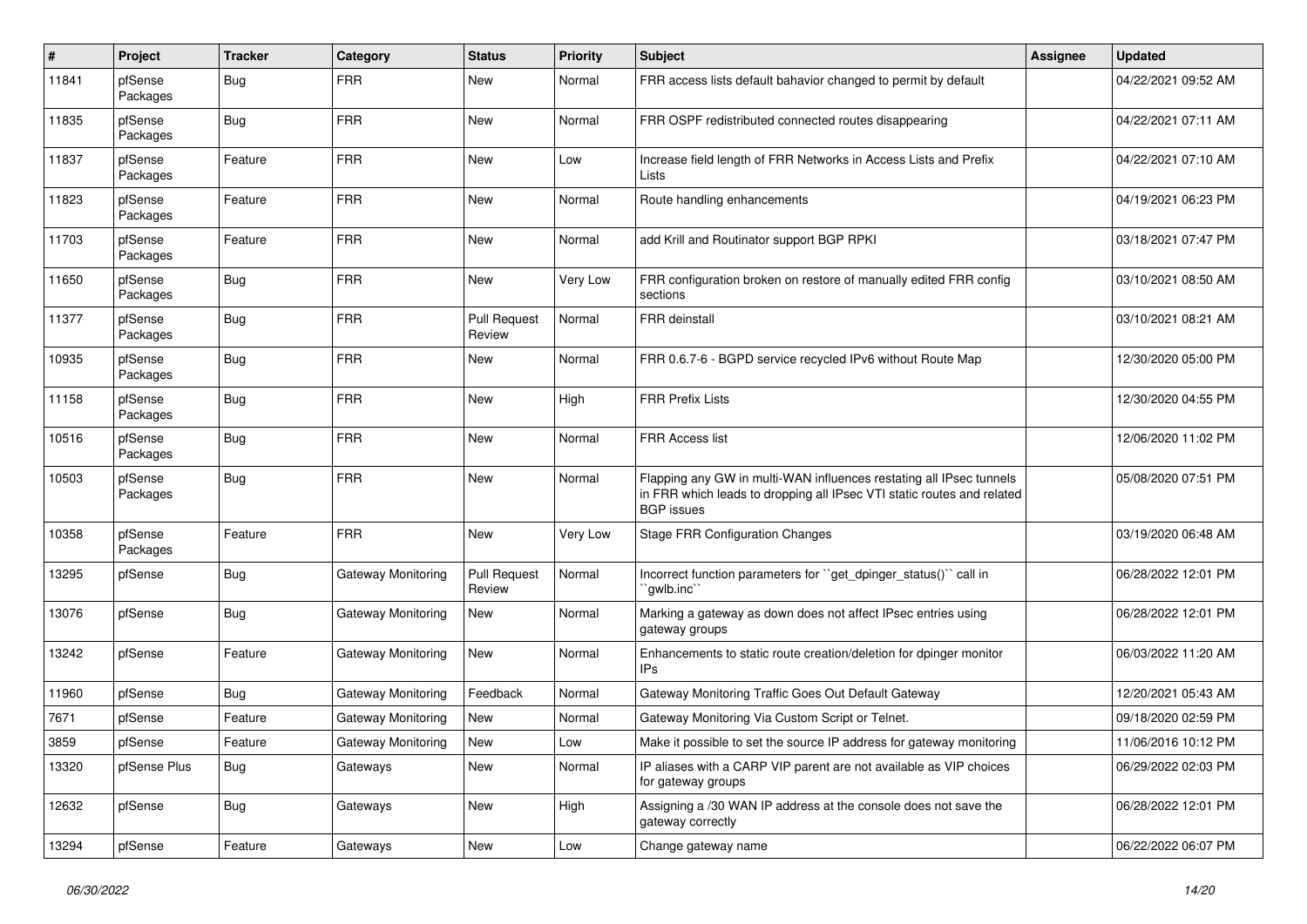| #     | Project             | <b>Tracker</b> | Category | <b>Status</b> | <b>Priority</b> | <b>Subject</b>                                                                                      | <b>Assignee</b> | <b>Updated</b>      |
|-------|---------------------|----------------|----------|---------------|-----------------|-----------------------------------------------------------------------------------------------------|-----------------|---------------------|
| 12857 | pfSense             | <b>Bug</b>     | Gateways | New           | Normal          | Firewall gateway goes away when making changes to Bridge0 device                                    |                 | 02/27/2022 11:20 AM |
| 12764 | pfSense             | <b>Bug</b>     | Gateways | New           | Normal          | VTI gateway status is pending after assigning the VTI interface                                     |                 | 02/07/2022 05:41 AM |
| 12077 | pfSense             | Feature        | Gateways | New           | Normal          | Allow stick-connections per gateway group                                                           |                 | 06/24/2021 08:45 AM |
| 11213 | pfSense             | Feature        | Gateways | <b>New</b>    | Low             | Option to mark gateway as down directly from Table                                                  |                 | 01/03/2021 07:09 AM |
| 8343  | pfSense             | Bug            | Gateways | New           | Normal          | Gateway Routes (Default Routes) not removed in Kernel when<br>removed from GUI                      |                 | 05/14/2020 01:22 AM |
| 8846  | pfSense             | Bug            | Gateways | <b>New</b>    | Low             | Misleading gateway error message adding/editing static routes using<br>a disabled interface         |                 | 08/21/2019 11:29 AM |
| 8743  | pfSense             | Todo           | Gateways | <b>New</b>    | Low             | Gateway Groups page should list gateways in tier order                                              |                 | 08/14/2019 12:16 PM |
| 9650  | pfSense             | <b>Bug</b>     | Gateways | New           | Normal          | IPv6 connection drops (ir-)regular on Kabelvodafone (German cable<br>ISP)                           |                 | 07/27/2019 07:14 AM |
| 12805 | pfSense Docs        | New Content    | General  | <b>New</b>    | Very Low        | Add documentation about what triggers a notfication                                                 |                 | 02/15/2022 05:10 PM |
| 12804 | pfSense Docs        | New Content    | General  | <b>New</b>    | Very Low        | Create Slack documentation                                                                          |                 | 02/15/2022 04:59 PM |
| 12570 | pfSense Docs        | Correction     | General  | <b>New</b>    | Normal          | Active appliance list missing 6100                                                                  |                 | 12/06/2021 11:41 AM |
| 12214 | pfSense Docs        | Todo           | General  | New           | Low             | Connect to WebGui.                                                                                  |                 | 08/05/2021 04:39 AM |
| 13098 | pfSense<br>Packages | Bug            | haproxy  | Feedback      | Low             | HAProxy Virtual IP broken link under Frontend setup                                                 |                 | 04/27/2022 08:35 AM |
| 10936 | pfSense<br>Packages | <b>Bug</b>     | haproxy  | Feedback      | Normal          | both haproxy/haproxy-devel non-existent option Ib-agent-chk                                         |                 | 04/21/2022 12:40 PM |
| 7039  | pfSense<br>Packages | <b>Bug</b>     | haproxy  | Feedback      | Normal          | HAProxy backend configuration does not handle intermediate CAs<br>properly                          |                 | 04/21/2022 12:40 PM |
| 13022 | pfSense<br>Packages | <b>Bug</b>     | haproxy  | Feedback      | Normal          | HAProxy - Sub Frontends ignore Client verification CA certificates                                  |                 | 04/06/2022 12:55 PM |
| 11036 | pfSense<br>Packages | <b>Bug</b>     | haproxy  | New           | Normal          | <b>HAproxy ACL</b>                                                                                  |                 | 02/11/2022 11:27 AM |
| 9500  | pfSense<br>Packages | Bug            | haproxy  | New           | Normal          | HAproxy does not delete non-applicable action config                                                |                 | 01/18/2022 06:28 AM |
| 12465 | pfSense<br>Packages | Feature        | haproxy  | <b>New</b>    | Normal          | Add forwardfor advanced usecases                                                                    |                 | 10/16/2021 07:35 PM |
| 12427 | pfSense<br>Packages | Todo           | haproxy  | <b>New</b>    | Normal          | ha-proxy: action order in the GUI is not keeped in the resulting<br>ha-proxy configuration          |                 | 10/06/2021 07:02 AM |
| 11000 | pfSense<br>Packages | Bug            | haproxy  | <b>New</b>    | Very Low        | haproxy deprecated trick suggested                                                                  |                 | 12/23/2020 02:55 PM |
| 7686  | pfSense<br>Packages | Feature        | haproxy  | <b>New</b>    | Normal          | Add option in HAProxy to configure SSL defaults based on the<br>Mozilla SSL Configuration Generator |                 | 08/16/2019 01:09 PM |
| 9648  | pfSense<br>Packages | Feature        | haproxy  | <b>New</b>    | Very Low        | Multiple node Sync HAProxy configuration to backup CARP<br>members via XMLRPC.                      |                 | 07/25/2019 10:04 AM |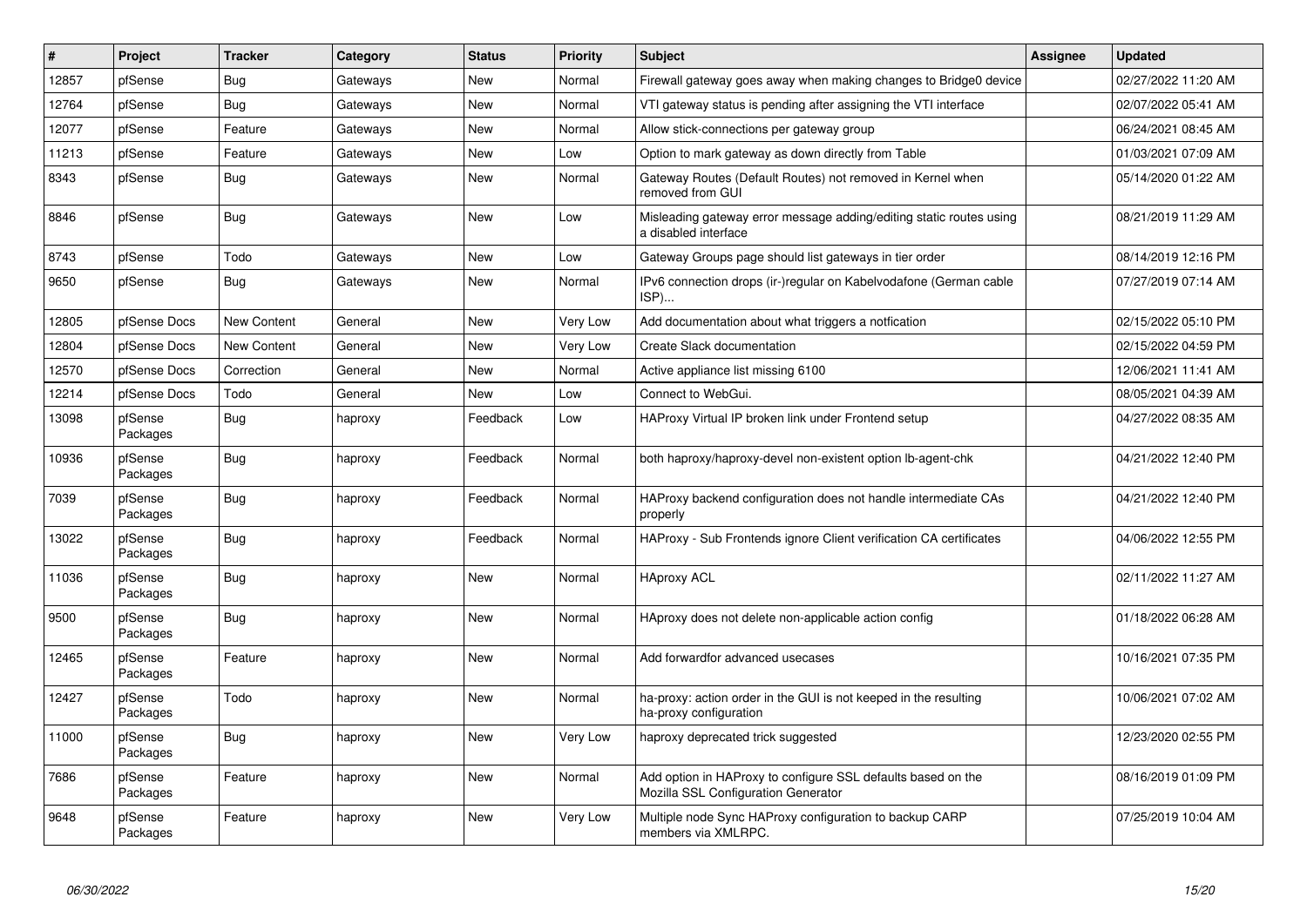| $\sharp$ | Project             | <b>Tracker</b>     | Category           | <b>Status</b> | Priority | <b>Subject</b>                                                                                 | Assignee | <b>Updated</b>      |
|----------|---------------------|--------------------|--------------------|---------------|----------|------------------------------------------------------------------------------------------------|----------|---------------------|
| 8982     | pfSense<br>Packages | Feature            | haproxy            | New           | Normal   | HAproxy ACL support for map in configuration UI                                                |          | 06/25/2019 01:49 AM |
| 9599     | pfSense<br>Packages | Feature            | haproxy            | <b>New</b>    | Normal   | Support for "peers" in HAproxy                                                                 |          | 06/25/2019 01:47 AM |
| 6784     | pfSense<br>Packages | <b>Bug</b>         | haproxy            | New           | Normal   | HAProxy version .48 will not use URL Table Alias for front end<br>listener                     |          | 02/18/2019 05:32 PM |
| 6861     | pfSense<br>Packages | Bug                | haproxy            | <b>New</b>    | Normal   | Ha-Proxy duplicated backend used in place of original backend                                  |          | 02/18/2019 05:30 PM |
| 8232     | pfSense<br>Packages | Feature            | haproxy            | <b>New</b>    | Normal   | different ssl options based on the sni name                                                    |          | 01/30/2019 10:36 AM |
| 9261     | pfSense<br>Packages | <b>Bug</b>         | haproxy            | New           | Normal   | haproxy GUI failure                                                                            |          | 01/08/2019 12:41 PM |
| 9247     | pfSense<br>Packages | Bug                | haproxy            | New           | Low      | HAProxy multiple server selection on stats pages doesn't work                                  |          | 01/02/2019 04:44 PM |
| 9077     | pfSense<br>Packages | Feature            | haproxy            | <b>New</b>    | Normal   | haproxy UI: Add seperator lines                                                                |          | 10/29/2018 06:06 AM |
| 8869     | pfSense<br>Packages | Feature            | haproxy            | <b>New</b>    | Normal   | HAproxy should use RFC 7919 DH parameter files                                                 |          | 10/17/2018 10:46 AM |
| 8902     | pfSense<br>Packages | Bug                | haproxy            | New           | Normal   | HAproxy package not use custom DNS for lookup on apply new<br>config                           |          | 09/16/2018 08:16 AM |
| 8438     | pfSense<br>Packages | Bug                | haproxy            | New           | High     | haproxy: can't use ACL for cert with http-response actions                                     |          | 05/24/2018 01:12 PM |
| 7462     | pfSense<br>Packages | <b>Bug</b>         | haproxy            | New           | Normal   | HAproxy not rebinding properly after WAN DHCP IP change                                        |          | 01/11/2018 09:15 AM |
| 8213     | pfSense<br>Packages | <b>Bug</b>         | haproxy            | <b>New</b>    | Normal   | acl src file not populated from alias                                                          |          | 12/21/2017 02:02 PM |
| 8121     | pfSense<br>Packages | Feature            | haproxy            | New           | Normal   | haproxy, allow to generate backends even they don't seem to be<br>used                         |          | 11/23/2017 04:04 AM |
| 12597    | pfSense Docs        | <b>New Content</b> | Hardware           | New           | Normal   | How to reset IPMI settings and password for Netgate appliances                                 |          | 05/07/2022 12:33 PM |
| 12861    | pfSense Docs        | Correction         | Hardware           | New           | Normal   | pfSense hardware tuning guide references obsolete interface loader<br>variable & buffer limits |          | 02/23/2022 05:31 PM |
| 12659    | pfSense Docs        | Todo               | Hardware           | New           | Normal   | Feedback on Hardware - Hardware Tuning and Troubleshooting -<br>Flow Control for ix            |          | 01/16/2022 10:22 AM |
| 12461    | pfSense Docs        | Todo               | Hardware           | <b>New</b>    | Normal   | Improve macOS Serial Command Instructions                                                      |          | 10/15/2021 03:47 PM |
| 12237    | pfSense Docs        | Todo               | Hardware           | New           | Normal   | Feedback on Hardware — Hardware Tuning and Troubleshooting                                     |          | 08/10/2021 03:13 AM |
| 13003    | pfSense             | <b>Bug</b>         | Hardware / Drivers | New           | Normal   | Malicious Driver Detection event on ixl driver                                                 |          | 06/25/2022 05:00 PM |
| 13206    | pfSense Plus        | <b>Bug</b>         | Hardware / Drivers | New           | Normal   | SG-3100 LED GPIO hangs                                                                         |          | 06/11/2022 07:01 PM |
| 12821    | pfSense             | Regression         | Hardware / Drivers | Confirmed     | Normal   | Intel e1000 driver (em & igb) cannot pass VLAN0 tagged packets                                 |          | 06/05/2022 08:23 AM |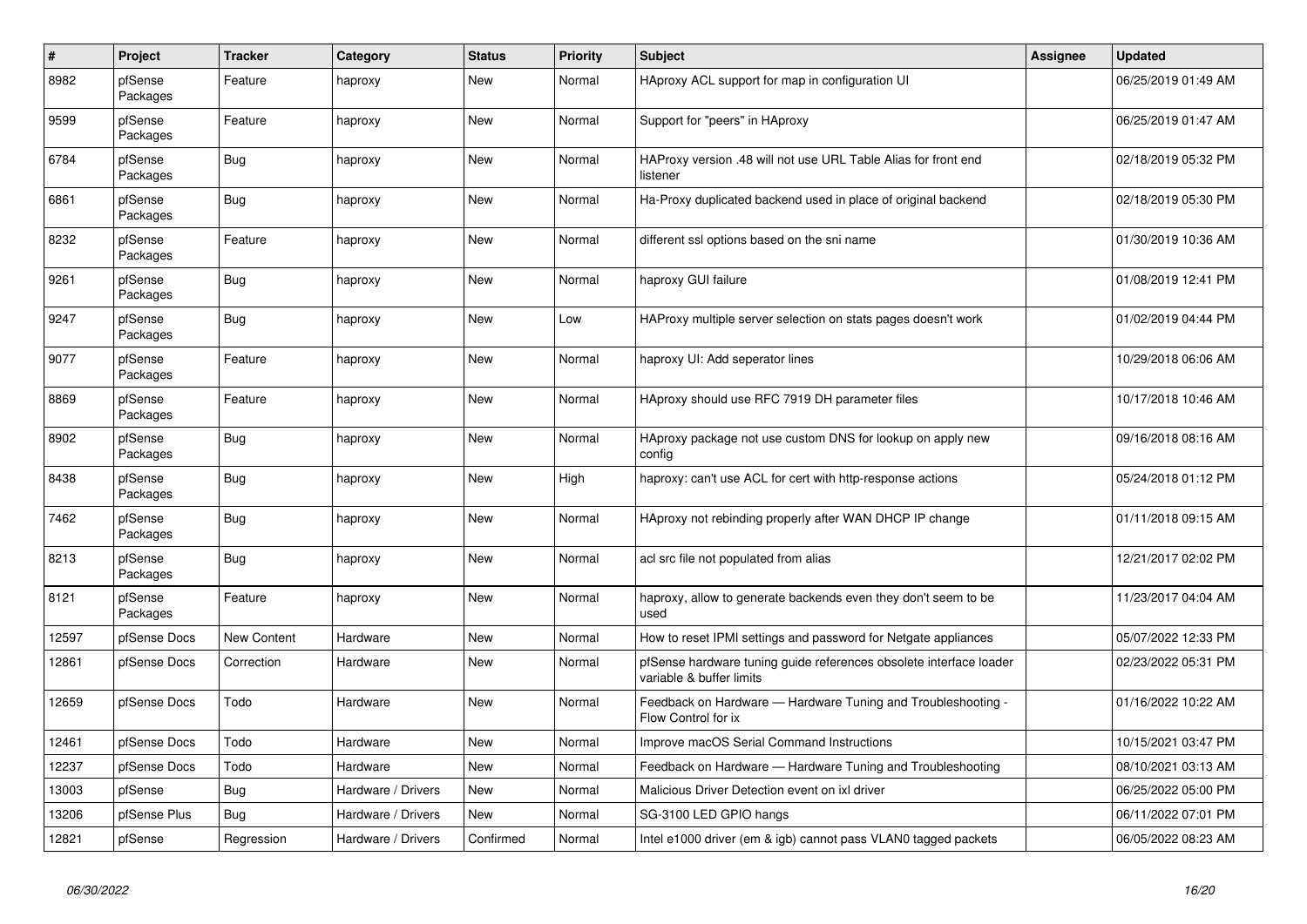| ∥ #   | Project      | <b>Tracker</b> | Category                 | <b>Status</b> | Priority | <b>Subject</b>                                                                                     | <b>Assignee</b> | <b>Updated</b>      |
|-------|--------------|----------------|--------------------------|---------------|----------|----------------------------------------------------------------------------------------------------|-----------------|---------------------|
| 12534 | pfSense Plus | Feature        | Hardware / Drivers       | New           | Normal   | Generate a ISO Image for Remote Restore of pfSense Plus on the<br>XG-1537 and 1541 units with IPMI |                 | 05/30/2022 10:28 AM |
| 11732 | pfSense Plus | Feature        | Hardware / Drivers       | New           | Normal   | Add VXLAN Support to pfSense Plus                                                                  |                 | 03/15/2022 02:35 AM |
| 12832 | pfSense Plus | Feature        | Hardware / Drivers       | New           | Very Low | 6100 configurable Blinking Blue LED                                                                |                 | 02/22/2022 07:30 AM |
| 12607 | pfSense Plus | Bug            | Hardware / Drivers       | New           | High     | Instability with Snort Inline with AWS Instances                                                   |                 | 01/10/2022 09:03 PM |
| 12300 | pfSense      | Feature        | Hardware / Drivers       | New           | Normal   | Add Aquantia Atlantic driver to pfsense                                                            |                 | 09/14/2021 06:49 AM |
| 11876 | pfSense      | Feature        | Hardware / Drivers       | New           | Normal   | OpenSSL does not use QAT acceleration on pfSense Plus<br>21.02-RELEASE-p1 or 21.05-DEVELOPMENT     |                 | 05/03/2021 08:02 AM |
| 11770 | pfSense Plus | Bug            | Hardware / Drivers       | New           | Normal   | Pantech UML295 USB Modem No Longer Functional                                                      |                 | 04/01/2021 11:28 AM |
| 11731 | pfSense      | Bug            | Hardware / Drivers       | New           | Normal   | Missing support for Realtek USB NICs                                                               |                 | 03/30/2021 04:32 AM |
| 11438 | pfSense      | Feature        | Hardware / Drivers       | New           | Low      | Allow multiple cryptographic accelerator modules to be loaded at the<br>same time                  |                 | 02/18/2021 12:40 PM |
| 10805 | pfSense      | Feature        | Hardware / Drivers       | New           | Normal   | Intel QAT (QuickAssist) encryption support for PfSense                                             |                 | 07/31/2020 03:13 PM |
| 10584 | pfSense      | Bug            | Hardware / Drivers       | New           | Normal   | SG-3100 with M.2: shutdown instead of reboot                                                       |                 | 07/21/2020 03:08 AM |
| 10621 | pfSense      | Feature        | Hardware / Drivers       | Feedback      | Normal   | Update system.inc/system_identify_specific_platform() update to<br>accommodate AWS, Azure and GCP  |                 | 06/02/2020 03:16 PM |
| 10577 | pfSense      | Bug            | Hardware / Drivers       | Feedback      | Normal   | intel x553 (c3000 chipset) loading x520 driver                                                     |                 | 05/28/2020 03:59 AM |
| 9800  | pfSense      | Feature        | Hardware / Drivers       | New           | Normal   | Add toggle for net.isr.dispatch=deferred in GUI                                                    |                 | 09/29/2019 06:18 AM |
| 6574  | pfSense      | Feature        | Hardware / Drivers       | New           | Normal   | Support USB RNDIS network interfaces                                                               |                 | 08/20/2019 08:46 AM |
| 7720  | pfSense      | Feature        | Hardware / Drivers       | New           | Normal   | Add general watchdog kernel modules (like ichwd) and watchdogd<br>support in the GUI.              |                 | 08/19/2019 01:20 PM |
| 9094  | pfSense      | Bug            | Hardware / Drivers       | Assigned      | Normal   | MBT console settings are not forced to video console                                               |                 | 11/07/2018 10:23 AM |
| 10732 | pfSense      | Feature        | <b>High Availability</b> | New           | Very Low | Warning banner for secondary HA node                                                               |                 | 12/23/2021 03:34 AM |
| 12411 | pfSense Docs | Todo           | <b>High Availability</b> | New           | Normal   | Feedback on High Availability - pfSense XML-RPC Config Sync<br>Overview                            |                 | 09/29/2021 10:39 AM |
| 11739 | pfSense Docs | New Content    | <b>High Availability</b> | New           | Normal   | Manual Outbound NAT rules in HA setup                                                              |                 | 07/09/2021 08:26 AM |
| 11714 | pfSense Docs | New Content    | <b>High Availability</b> | New           | Normal   | Feedback on Troubleshooting - Troubleshooting High Availability<br><b>DHCP Failover</b>            |                 | 03/21/2021 05:58 PM |
| 8474  | pfSense      | Feature        | <b>High Availability</b> | New           | Low      | Easier Conversion to HA Pair from Existing Non-HA Firewall                                         |                 | 04/19/2018 11:52 PM |
| 13277 | pfSense      | Bug            | <b>IGMP Proxy</b>        | New           | Normal   | IGMP Proxy webConfigurator Page Always Produces Error                                              |                 | 06/16/2022 07:50 PM |
| 13276 | pfSense      | <b>Bug</b>     | <b>IGMP Proxy</b>        | New           | Normal   | IGMP Proxy Error Message for Logging Links to System Log Instead<br>of Routing Log                 |                 | 06/16/2022 07:48 PM |
| 11954 | pfSense      | Feature        | <b>IGMP Proxy</b>        | New           | Normal   | Multicast limits                                                                                   |                 | 05/25/2021 12:36 AM |
| 11953 | pfSense      | <b>Bug</b>     | <b>IGMP Proxy</b>        | New           | Normal   | XG-1541 crashes when igmpproxy is enabled and network interfaces<br>status change                  |                 | 05/24/2021 04:55 PM |
| 10150 | pfSense      | <b>Bug</b>     | <b>IGMP Proxy</b>        | New           | Normal   | IGMP Proxy does not scale to hundreds of streams                                                   |                 | 01/03/2020 02:56 AM |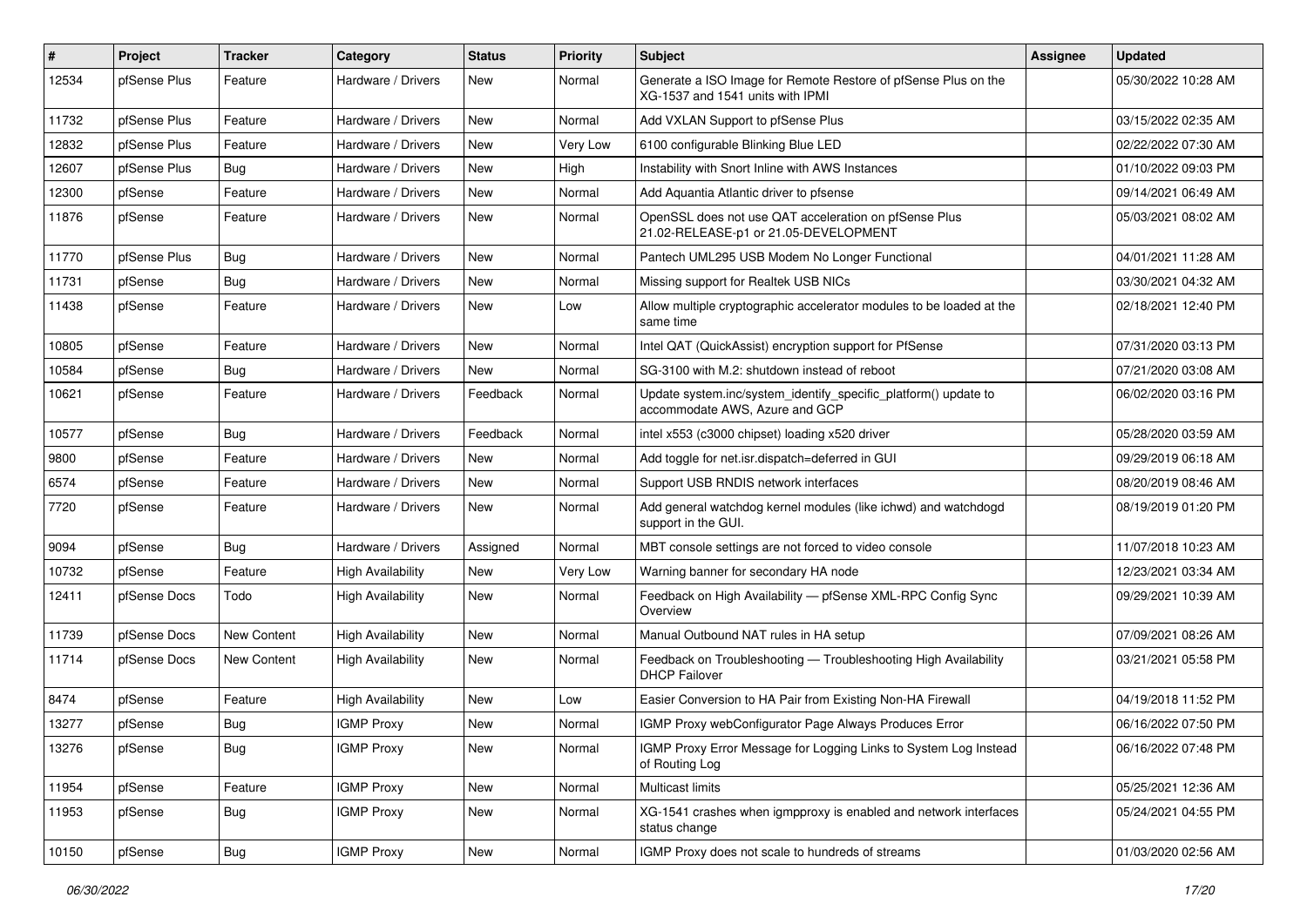| $\vert$ # | Project      | <b>Tracker</b> | Category          | <b>Status</b> | <b>Priority</b> | <b>Subject</b>                                                                                                          | <b>Assignee</b> | <b>Updated</b>      |
|-----------|--------------|----------------|-------------------|---------------|-----------------|-------------------------------------------------------------------------------------------------------------------------|-----------------|---------------------|
| 9338      | pfSense      | Bug            | <b>IGMP Proxy</b> | New           | Normal          | igmpproxy ignoring downstream vlan interface                                                                            |                 | 02/22/2019 03:48 AM |
| 8711      | pfSense      | Bug            | <b>IGMP Proxy</b> | <b>New</b>    | Normal          | igmpproxy with PPPoE Interfaces                                                                                         |                 | 07/28/2018 09:21 AM |
| 3382      | pfSense      | Bug            | <b>IGMP Proxy</b> | New           | Normal          | IGMPPROXY fails with more than 32 interfaces                                                                            |                 | 07/12/2016 11:01 PM |
| 3862      | pfSense      | Feature        | <b>IGMP Proxy</b> | New           | Normal          | Allow configuration of IGMP proxy's 'quickleave' parameter from the<br>web interface                                    |                 | 04/05/2016 03:24 AM |
| 12960     | pfSense      | Bug            | Installer         | <b>New</b>    | Normal          | VGA installer image defaults to serial console, serial console is<br>default in GUI settings                            |                 | 06/28/2022 12:01 PM |
| 12974     | pfSense Plus | Bug            | Installer         | <b>New</b>    | Normal          | Typing anything into 1100/2100 recovery installer causes process to<br>stop                                             |                 | 06/05/2022 04:10 PM |
| 10690     | pfSense      | Bug            | Installer         | <b>New</b>    | Low             | Not possible to make UFS install on ZFS formatted drive                                                                 |                 | 04/21/2022 12:39 PM |
| 12813     | pfSense      | Feature        | Installer         | New           | Low             | Recover extra data in the installer                                                                                     |                 | 02/17/2022 07:52 AM |
| 12367     | pfSense      | Todo           | Installer         | New           | Normal          | ZFS: Do not show memstick disk on target list                                                                           |                 | 09/13/2021 07:37 AM |
| 11363     | pfSense      | <b>Bug</b>     | Installer         | New           | Normal          | Clean Install 2.5.0 fails due to hardware incompability                                                                 |                 | 02/04/2021 11:06 AM |
| 6457      | pfSense      | Feature        | Installer         | New           | Normal          | Allow ability to configure AWS EC2 AMI via userdata                                                                     |                 | 09/21/2020 02:54 PM |
| 7541      | pfSense      | Feature        | Installer         | New           | Normal          | ZFS Install, add hot spare option                                                                                       |                 | 08/14/2019 09:32 AM |
| 8401      | pfSense      | Bug            | Installer         | <b>New</b>    | Normal          | Issues related to keys representing alphabetic characters specific to<br>Scandinavian languages and to some other keys. |                 | 03/30/2018 11:06 AM |
| 13279     | pfSense      | Bug            | Interfaces        | <b>New</b>    | Normal          | DHCP config override affects Gateway installation.                                                                      |                 | 06/17/2022 07:25 AM |
| 8173      | pfSense      | Feature        | Interfaces        | New           | Normal          | dhcp6c - RAW Options                                                                                                    |                 | 05/29/2022 05:34 PM |
| 9384      | pfSense      | Bug            | Interfaces        | Confirmed     | Normal          | devd putting "\$" before variable contents when using single quotes                                                     |                 | 04/21/2022 12:39 PM |
| 6823      | pfSense      | Bug            | Interfaces        | <b>New</b>    | Normal          | No connectivity after changing link state to UP                                                                         |                 | 04/21/2022 12:39 PM |
| 1337      | pfSense      | Feature        | Interfaces        | Assigned      | Normal          | VLANs with different MAC address than parent interface                                                                  |                 | 04/21/2022 12:39 PM |
| 12183     | pfSense      | Regression     | Interfaces        | New           | Low             | Changing MAC address for PPP parent interface stopped working                                                           |                 | 04/20/2022 04:16 PM |
| 12926     | pfSense      | Bug            | Interfaces        | Feedback      | Normal          | Changing LAGG type on CARP interfaces makes VIPs go to an "init"<br><b>State</b>                                        |                 | 03/10/2022 10:52 AM |
| 8882      | pfSense      | Bug            | Interfaces        | Incomplete    | Normal          | Interface assignments lost on reboot                                                                                    |                 | 02/17/2022 02:24 PM |
| 12746     | pfSense      | Feature        | Interfaces        | New           | High            | IPoE feature for WAN interface                                                                                          |                 | 02/01/2022 01:42 AM |
| 12679     | pfSense      | Feature        | Interfaces        | New           | Normal          | Remind user to update DHCPv6 range when changing interface IPv6<br>prefix                                               |                 | 01/12/2022 07:36 AM |
| 7626      | pfSense      | Feature        | Interfaces        | New           | Normal          | Add IPoE support for WAN                                                                                                |                 | 01/01/2022 12:31 AM |
| 8113      | pfSense      | Bug            | Interfaces        | New           | Normal          | MTU setting on bridge, openvpn clients ignored                                                                          |                 | 12/31/2021 05:55 PM |
| 6289      | pfSense      | <b>Bug</b>     | Interfaces        | New           | Normal          | IPv6 address not given to track6 interfaces on create                                                                   |                 | 12/30/2021 04:17 AM |
| 11872     | pfSense      | <b>Bug</b>     | Interfaces        | New           | Normal          | gif interfaces reporting incorrect traffic counters                                                                     |                 | 12/30/2021 04:00 AM |
| 12539     | pfSense      | <b>Bug</b>     | Interfaces        | New           | Low             | Changing VLAN ID for LAN interface in assignments silently fails.                                                       |                 | 11/23/2021 04:12 AM |
| 12504     | pfSense      | Bug            | Interfaces        | New           | Normal          | BCM57412 NetXtreme-E 10Gb RDMA Ethernet controller issue                                                                |                 | 11/05/2021 04:51 AM |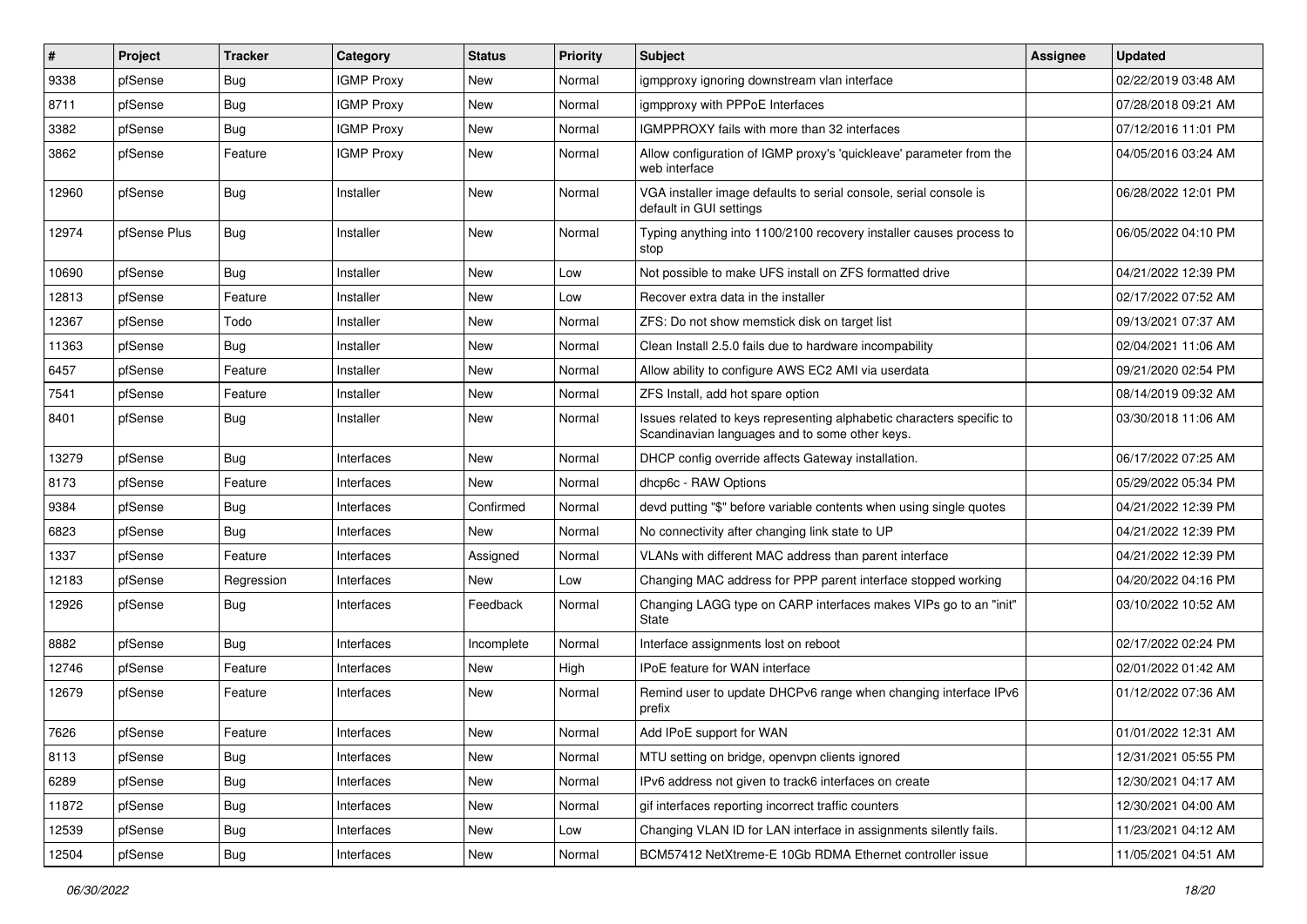| #     | Project | <b>Tracker</b> | Category   | <b>Status</b>                 | <b>Priority</b> | <b>Subject</b>                                                                                                                                                                                  | <b>Assignee</b> | <b>Updated</b>      |
|-------|---------|----------------|------------|-------------------------------|-----------------|-------------------------------------------------------------------------------------------------------------------------------------------------------------------------------------------------|-----------------|---------------------|
| 11430 | pfSense | Bug            | Interfaces | New                           | Normal          | PHP console spam after Assigning Interfaces                                                                                                                                                     |                 | 10/09/2021 10:37 AM |
| 12176 | pfSense | Todo           | Interfaces | <b>Pull Request</b><br>Review | Normal          | Hide WireGuard interfaces on appropriate pages                                                                                                                                                  |                 | 08/11/2021 12:52 AM |
| 8520  | pfSense | Feature        | Interfaces | New                           | Normal          | Option to auto-renew DHCP on interface with an offline gateway or<br>marked as down                                                                                                             |                 | 07/20/2021 11:00 AM |
| 11657 | pfSense | Bug            | Interfaces | New                           | Normal          | netmap_ring_reinit error                                                                                                                                                                        |                 | 03/18/2021 10:32 PM |
| 11641 | pfSense | Bug            | Interfaces | New                           | Normal          | On xn based interfaces without the VLANMTU flag the first VLAN tag<br>defined does not follow the parent interface MTU settings. All<br>subsequent VLAN tags follow the parent interface's MTU. |                 | 03/09/2021 06:42 PM |
| 11412 | pfSense | Bug            | Interfaces | New                           | Normal          | LLDPD Package Doesn't Work with Switchports                                                                                                                                                     |                 | 02/12/2021 08:12 PM |
| 11335 | pfSense | Bug            | Interfaces | New                           | Normal          | Spoofing the MAC on a LAGG interface does not work for some NIC<br>types.                                                                                                                       |                 | 01/29/2021 09:10 AM |
| 11243 | pfSense | Feature        | Interfaces | New                           | Normal          | individual pfctl snort2c tables per interface only blocking IPs for<br>specific interface when a rule triggers in snort/suricata                                                                |                 | 01/14/2021 03:02 PM |
| 11169 | pfSense | Feature        | Interfaces | New                           | Very Low        | Changing interface index order                                                                                                                                                                  |                 | 12/17/2020 05:44 AM |
| 10223 | pfSense | Feature        | Interfaces | New                           | Normal          | Add the ability to create additional loopback interfaces                                                                                                                                        |                 | 12/15/2020 04:35 PM |
| 11139 | pfSense | Documentation  | Interfaces | New                           | Normal          | <b>Bridges and VLANs</b>                                                                                                                                                                        |                 | 12/07/2020 12:32 PM |
| 11056 | pfSense | Feature        | Interfaces | New                           | Normal          | Add option to disable flow-control on interfaces in GUI                                                                                                                                         |                 | 11/11/2020 04:41 PM |
| 10890 | pfSense | Feature        | Interfaces | New                           | Normal          | Allow multiple assigned interfaces to track status of a single switch<br>port                                                                                                                   |                 | 09/14/2020 07:20 AM |
| 8770  | pfSense | Bug            | Interfaces | New                           | Normal          | QinQ interfaces always show as active                                                                                                                                                           |                 | 02/01/2020 09:47 AM |
| 10204 | pfSense | Feature        | Interfaces | New                           | Low             | Possible clarification of Track IPv6 Interface Subnet ID                                                                                                                                        |                 | 01/23/2020 01:04 PM |
| 9837  | pfSense | Bug            | Interfaces | New                           | Very Low        | ipv6 is not completely disabled on the interfaces                                                                                                                                               |                 | 10/24/2019 01:16 AM |
| 9690  | pfSense | Bug            | Interfaces | New                           | Normal          | Ethernet flow control should be disabled by default                                                                                                                                             |                 | 08/19/2019 06:45 PM |
| 6845  | pfSense | Feature        | Interfaces | New                           | Normal          | DHCP / DHCPv6 WAN client status page                                                                                                                                                            |                 | 08/19/2019 12:37 PM |
| 9585  | pfSense | Bug            | Interfaces | New                           | Normal          | 6RD: Unable to reach hosts on within same 6rd-domain                                                                                                                                            |                 | 08/14/2019 02:39 PM |
| 8435  | pfSense | Bug            | Interfaces | New                           | Normal          | DHCPv6 unusable in certain circumstances (US AT&T Fiber, etc.)                                                                                                                                  |                 | 08/14/2019 10:52 AM |
| 8526  | pfSense | Bug            | Interfaces | New                           | Normal          | DHCP client ignores server replies when 802.1g tagging is used                                                                                                                                  |                 | 08/14/2019 10:52 AM |
| 7430  | pfSense | Bug            | Interfaces | New                           | Normal          | pfsense-utils.inc - where is ipaddr configured() should account for<br>loopback interface                                                                                                       |                 | 08/13/2019 03:48 PM |
| 6977  | pfSense | Bug            | Interfaces | New                           | Normal          | VLAN traffic is erroneously counted as underlying iface (untagged)<br>traffic                                                                                                                   |                 | 08/13/2019 02:56 PM |
| 6796  | pfSense | Feature        | Interfaces | New                           | Normal          | Allow hostnames as GRE and GIF endpoints                                                                                                                                                        |                 | 08/13/2019 02:35 PM |
| 9464  | pfSense | Feature        | Interfaces | New                           | Normal          | Marvell 6000 -- netgate hardware (e.g.: XG-7100, XG-3100) internal<br>switch LACP support                                                                                                       |                 | 04/08/2019 07:58 AM |
| 9241  | pfSense | <b>Bug</b>     | Interfaces | New                           | Normal          | Ethernet link cycles up/down if "auto-negotiate" is explicitly selected<br>in interface configuration                                                                                           |                 | 12/31/2018 08:36 PM |